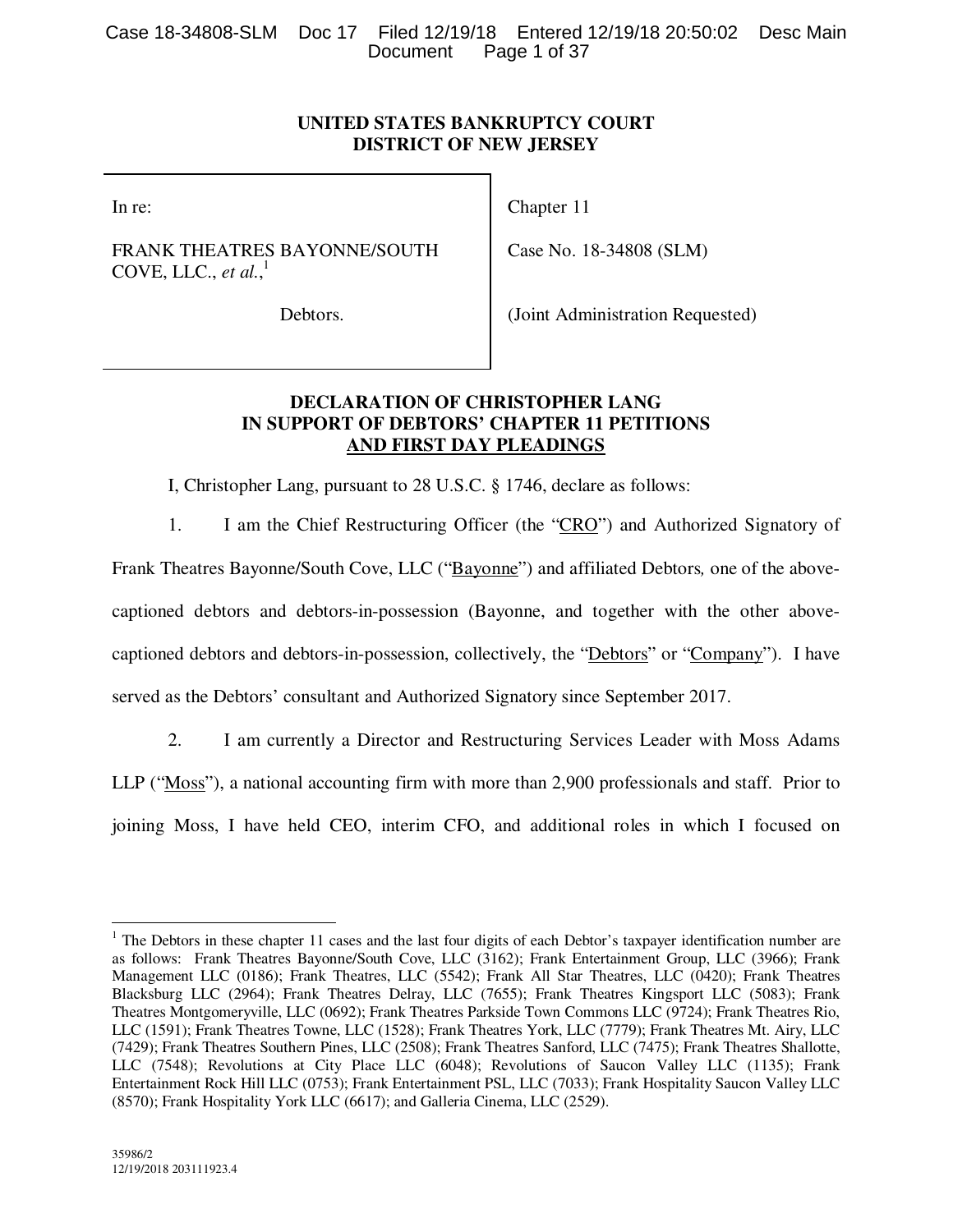#### Case 18-34808-SLM Doc 17 Filed 12/19/18 Entered 12/19/18 20:50:02 Desc Main Page 2 of 37

operational and turnaround strategy. My experience includes financial and operational initiatives worth a combined \$2.5 billion.

3. I submit this declaration (the "Declaration") in support of the voluntary petitions for relief for the Debtors' cases (the "Chapter 11 Cases") under chapter 11 of title 11 of the United States Code, 11 U.S.C. §§ 101, et seq. (the "Bankruptcy Code"), and the motions and applications (collectively, the "First Day Pleadings") for related relief filed concurrently herewith as of the date hereof (the "Petition Date"). If called upon, I would and could testify competently to the facts set forth herein.

4. In my capacity as CRO of the Debtors, I oversee and am familiar with the Debtors' day-to-day operations, business and financial affairs, and books and records.

5. Except as otherwise indicated, the facts set forth in this Declaration are based upon my personal knowledge of the Debtors' business operations and/or the Debtors' businesses generally, information learned from my review of relevant documents, and/or information provided to me by the Debtors' advisors or other members of management or employees of the Debtors. Unless otherwise indicated, the financial information contained in this Declaration is unaudited and subject to change.

6. I have reviewed the First Day Pleadings or have otherwise had their contents explained to me and am generally familiar with the relief sought in each pleading. To the best of my knowledge and insofar as I have been able to ascertain after reasonable inquiry, I believe that approval of the relief requested in each of the First Day Pleadings is necessary to minimize disruption to the Debtors' business operations, permit an effective transition into chapter 11, and preserve and maximize the value of the Debtors' estates for the benefit of all stakeholders.

-2-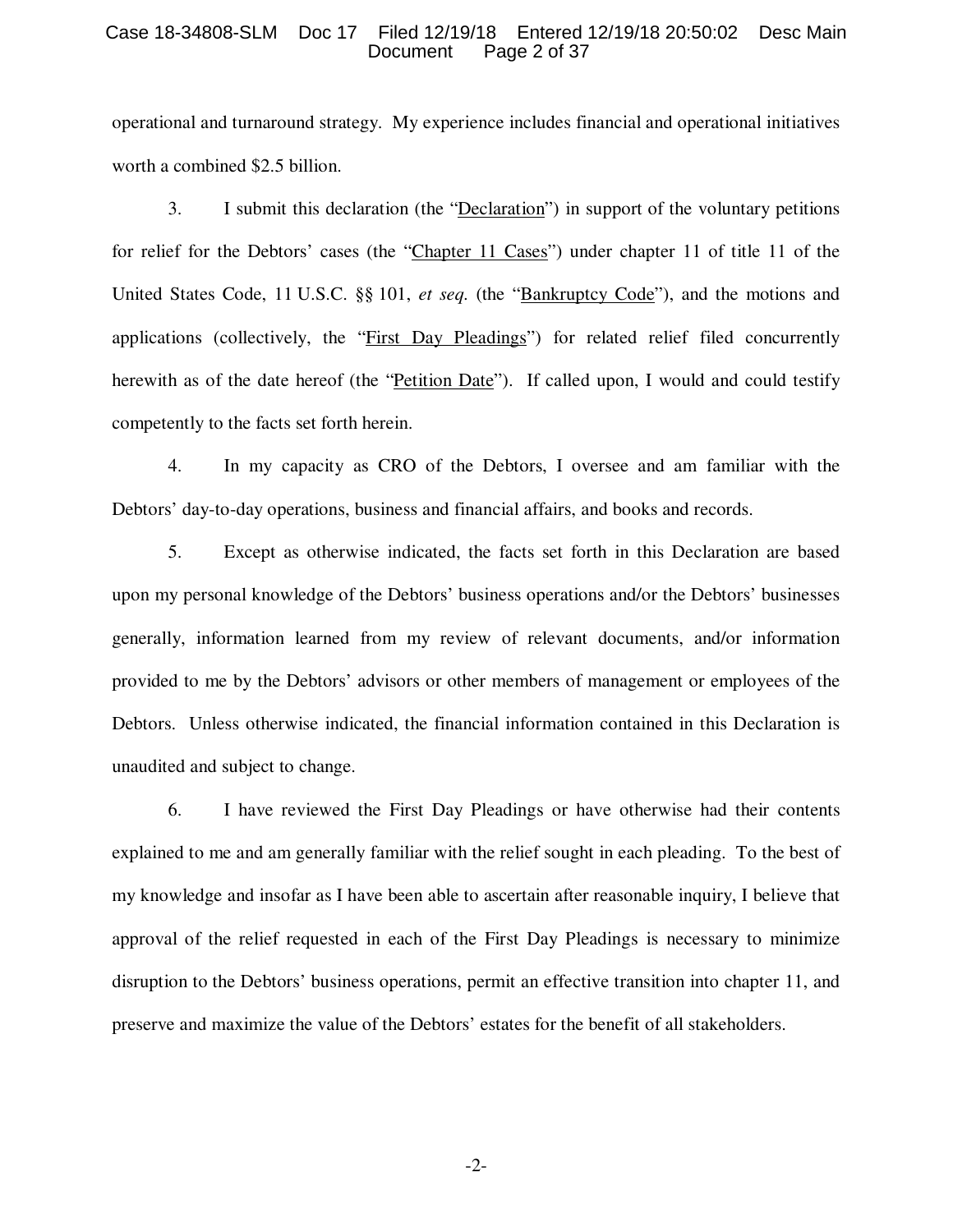#### Case 18-34808-SLM Doc 17 Filed 12/19/18 Entered 12/19/18 20:50:02 Desc Main Page 3 of 37

7. I further believe that absent (i) immediate access to cash collateral and postpetition financing, and (ii) authority to make certain essential payments and otherwise continue conducting ordinary course business operations as described herein and in the First Day Pleadings, the Debtors would suffer immediate and irreparable harm to the detriment of their estates, creditors, and other stakeholders.

8. To familiarize the Court with the Debtors' business and the first day relief sought by the Debtors in the First Day Pleadings, this Declaration is organized into four sections. **Part I** provides background information with respect to the Debtors' business operations, corporate history, and organizational structure. **Part II** provides a summary of the Debtors' pre-petition capital structure. **Part III** describes the circumstances leading to the commencement of these Chapter 11 Cases. **Part IV** summarizes the relief requested in and the facts supporting each of the First Day Pleadings.

#### **I. BACKGROUND**

## **A. Overview of Debtors' Businesses and Organizational Structure**

9. The Debtors operate pure play movie theaters, combination movie theater/family entertainment complexes, and pure play family entertainment complexes in six (6) east coast states—New Jersey (including theaters located in Bayonne and Rio Grande), Florida, North Carolina, South Carolina, Pennsylvania, and Virginia—under the brand names Frank Theatres, CineBowl & Grille, and Revolutions. The Company operates 15 movie theater and/or family entertainment venues broken down as follows: (a) nine (9) pure play movie theaters in the six aforementioned states under the Frank Theatres name, (b) three (3) combination movie theater/family entertainment complexes in Florida, North Carolina, and Virginia under the CineBowl & Grille marquee, and (c) three  $(3)$  family entertainment complexes in three  $(3)$  states (Florida, South Carolina, and Pennsylvania) under the Revolutions brand name.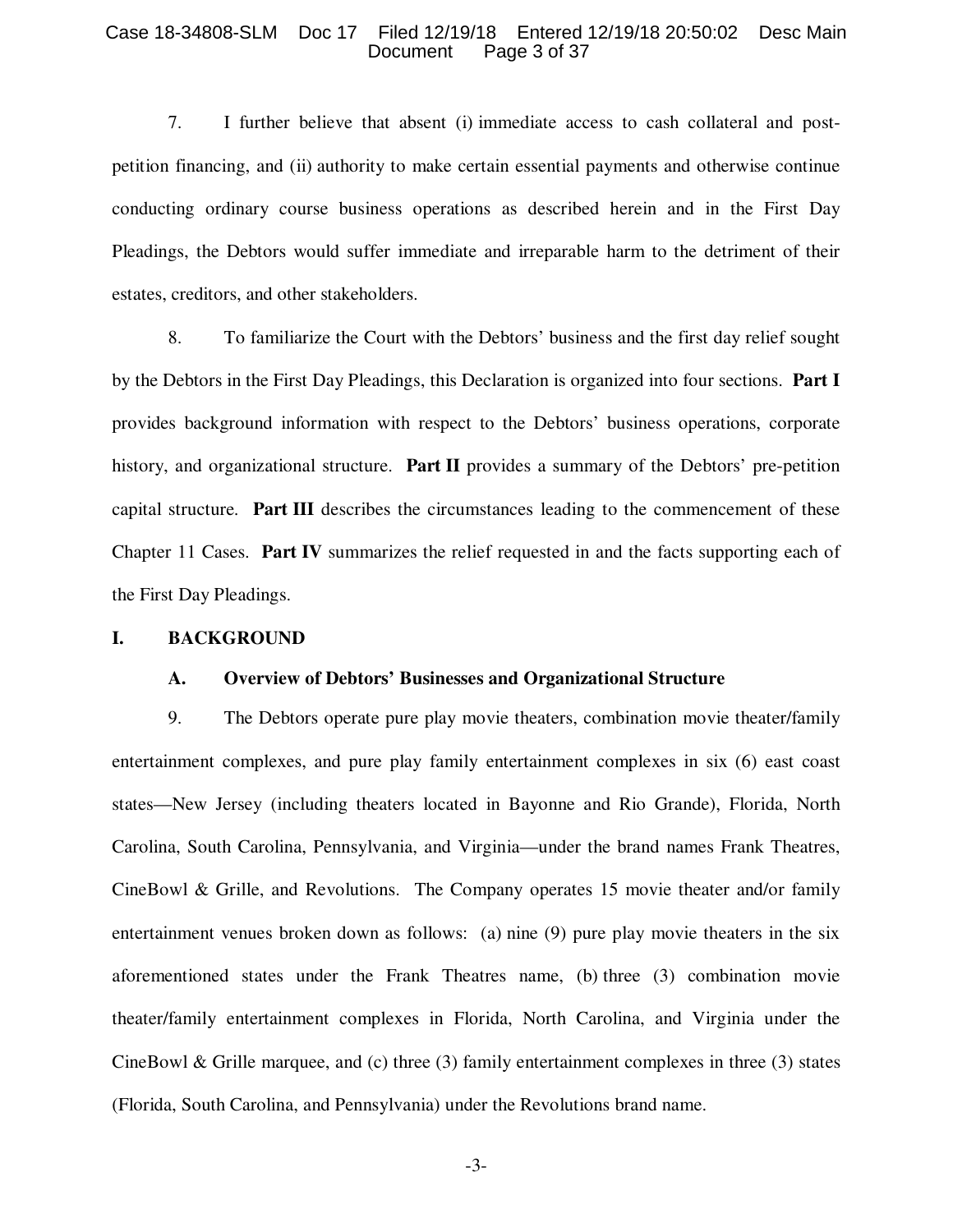#### Case 18-34808-SLM Doc 17 Filed 12/19/18 Entered 12/19/18 20:50:02 Desc Main Page 4 of 37

10. The Company's Frank Theatres cinemas include 141 total screens, while each theater generally has 8-12 screens, offers stadium seating, 4k digital and 3D capable projection, Dolby® Digital surround sound, advance ticketing features and standard theater concessions. Certain locations also offer IMAX® or THX® technology and enhanced concessions, which include beer/wine and premium restaurant-style food. Frank Theatres, including its predecessor, is one of the oldest continuously operating movie theater chains in the United States.

11. The Company's CineBowl & Grille concept, the first of its kind in the United States, combines a traditional stadium seating movie theater with bowling, a redemption arcade, and a captive casual dining restaurant/bar under one roof. Likewise, the Company's Revolutions concept combines bowling, a redemption arcade, billiards, a stadium-style live TV venue, live entertainment, and a captive casual dining restaurant/bar all under one roof.

12. The Debtors employ approximately 694 employees ("Employees") throughout New Jersey, Florida, North Carolina, South Carolina, Pennsylvania, and Virginia and none of whom are subject to a collective bargaining agreement. Of these Employees, approximately 43 are salaried and 651 are hourly.

13. For the fiscal year that ended December 31, 2016, the Debtors recorded consolidated revenues of approximately \$65,772,560, resulting in a net loss of approximately \$10,281,045. In fiscal year 2017, the Debtors' consolidated revenues decreased to approximately \$56,709,358, and their loss increased to approximately \$11,321,078. Further, in fiscal year 2018 to date, the Debtors generated approximately \$40,000,000 in revenues, and experienced a net loss of approximately \$9,716,930. The admissions revenue comprised approximately 46% of 2018 revenues.

-4-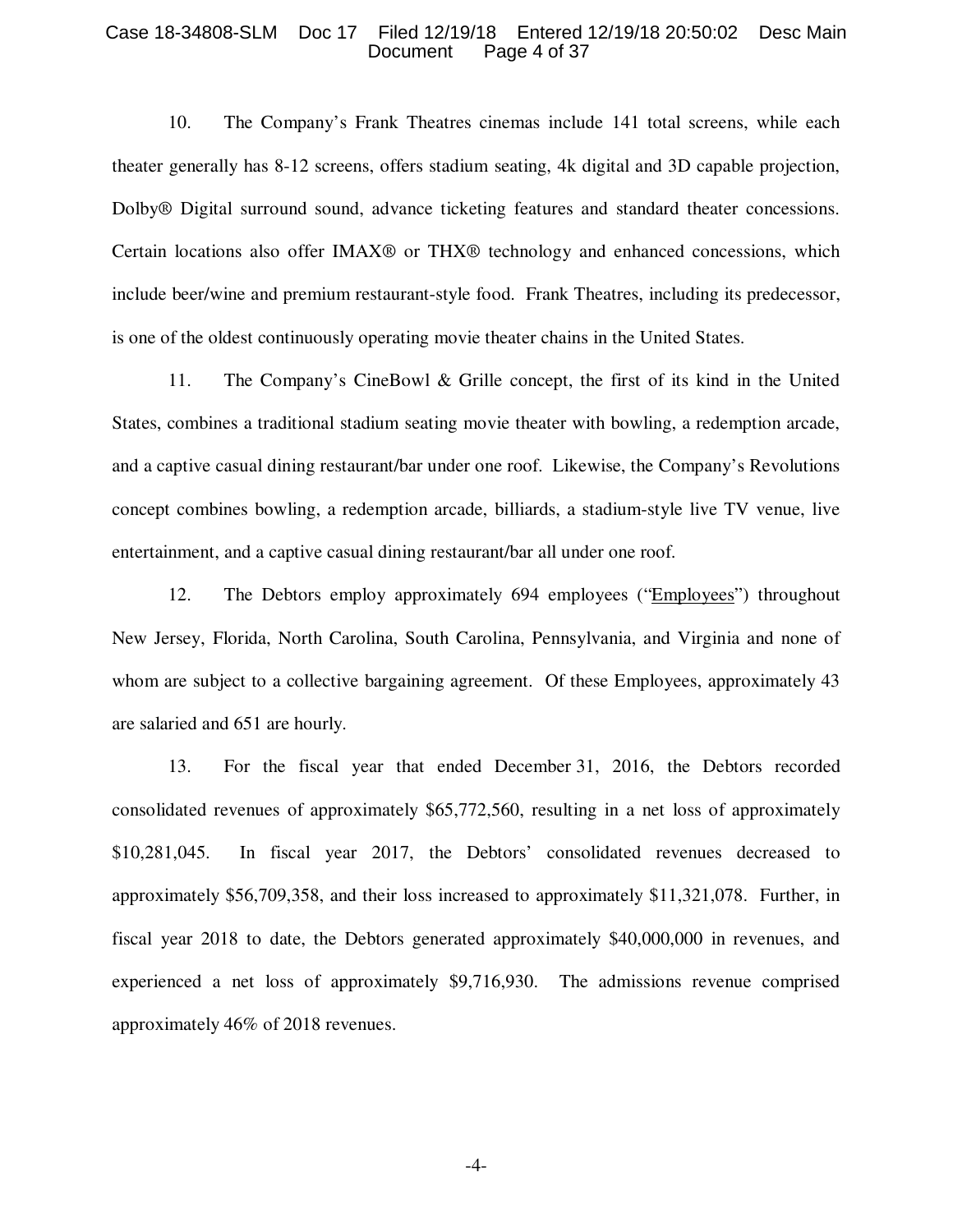#### Case 18-34808-SLM Doc 17 Filed 12/19/18 Entered 12/19/18 20:50:02 Desc Main Page 5 of 37

14. Frank Entertainment Group, LLC ("FEG" or the "Borrower") is the ultimate parent of all of the other Debtors, including Frank Management, LLC the main operating/management company. A chart illustrating the organizational structure of the Debtors is attached hereto as **Exhibit A**.

# **II. DEBTORS' PREPETITION CAPITAL STRUCTURE**

#### **A. Senior Loan Documents**

15. FEG, as Borrower, and the other Debtors, as (the "Subsidiary Guarantors") guarantors, are parties to a Credit Agreement dated June 20, 2014 (as amended, modified or otherwise supplemented (the "Senior Credit Agreement"), and associated Loan Documents (as defined in the Senior Credit Agreement) (collectively with any other agreements and documents executed or delivered in connection therewith, each as may be amended, restated, supplemented, or otherwise modified from time to time, the "Senior Loan Documents") pursuant to which Elm Park Capital Management, LLC as Administrative Agent (in such capacity, the "Senior Agent") and the lenders that are parties thereto (in such capacity, the "Senior Lenders") extended a secured financing facility to FEG in the principal sum of approximately \$21,000,000 (the "Prepetition Loan Facility"). As of the Petition Date, approximately \$31,000,000 in principal remains outstanding under the Prepetition Loan Facility, inclusive of \$4,527,008 of Existing Protective Advances (the "Existing Protective Advances") authorized pursuant to the Senior Loan Documents (together with any amounts incurred or accrued, but unpaid prior to the Petition Date (the "Senior Indebtedness"). To secure the Senior Indebtedness, the Debtors granted the Senior Lenders first-priority security interests in, and liens on (the "Senior Liens"), all of their personal and real property (collectively, the "Senior Collateral"), subject only to certain permitted encumbrances.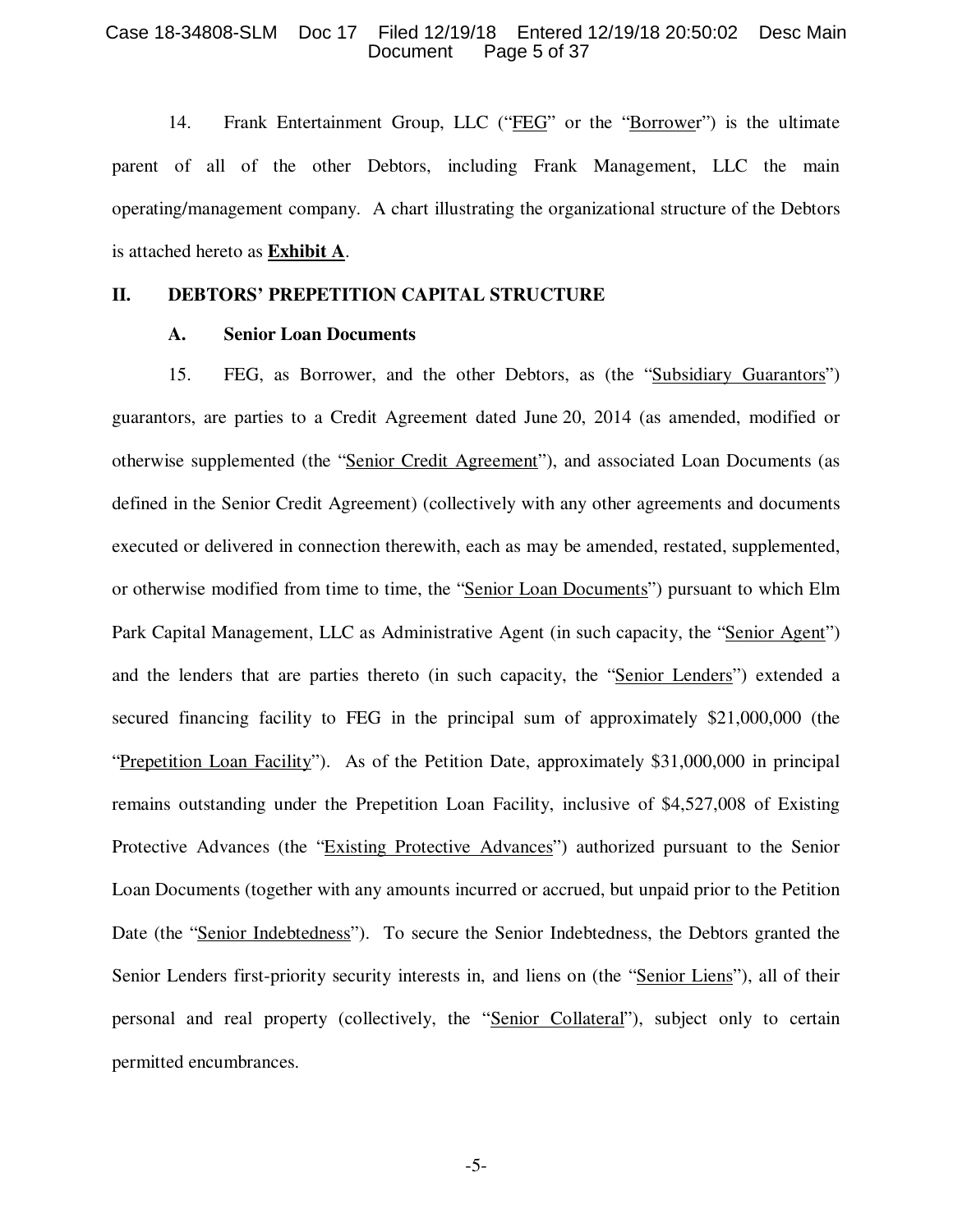## **B. Subordinated Loan Documents**

16. FEG, as Borrower, and the Subsidiary Guarantors are parties to a Second Lien Credit Agreement dated May 17, 2017 (collectively with any other agreements and documents executed or delivered in connection therewith, each as may be amended, restated, supplemented, or otherwise modified from time to time the "Subordinated Loan Documents"), pursuant to which Seacoast Capital Partners III, L.P. as Administrative Agent (the "Subordinated Agent") and the second lien lenders that are parties thereto (the "Subordinated Lenders") extended a secured financing facility to FEG in the principal sum of \$3,042,673 (the "Subordinated Loan Facility"). As of the Petition Date, approximately \$8,042,673 remains outstanding under the Subordinated Loan Facility, authorized pursuant to the Subordinated Loan Documents (together with any amounts incurred or accrued, but unpaid prior to the Petition Date the "Subordinated Indebtedness"). To secure the Subordinated Indebtedness, the Debtors granted to the Subordinated Lenders second-priority security interests in, and liens on (the "Subordinated Liens") all of their personal and real property (the "Junior Collateral"), subject only to certain permitted encumbrances. The Senior Lenders and the Subordinated Lenders are parties to that certain Subordination and Intercreditor Agreement dated May 17, 2017.

# **C. Other Liabilities**

## **b. Other General Unsecured Debt Obligations.**

17. As of the Petition Date, the Debtors have aggregate unpaid unsecured trade, lease, and other ordinary course contractual obligations totaling approximately \$5,357,992. Of that amount, approximately \$4,649,443 constitutes trade vendor payables.

# **III. EVENTS LEADING TO THE FILING OF THE CHAPTER 11 CASES**

18. The loans advanced under the Senior Credit Agreement were used by the Debtors to refinance existing indebtedness and provide growth capital. Upon execution of the Senior

-6-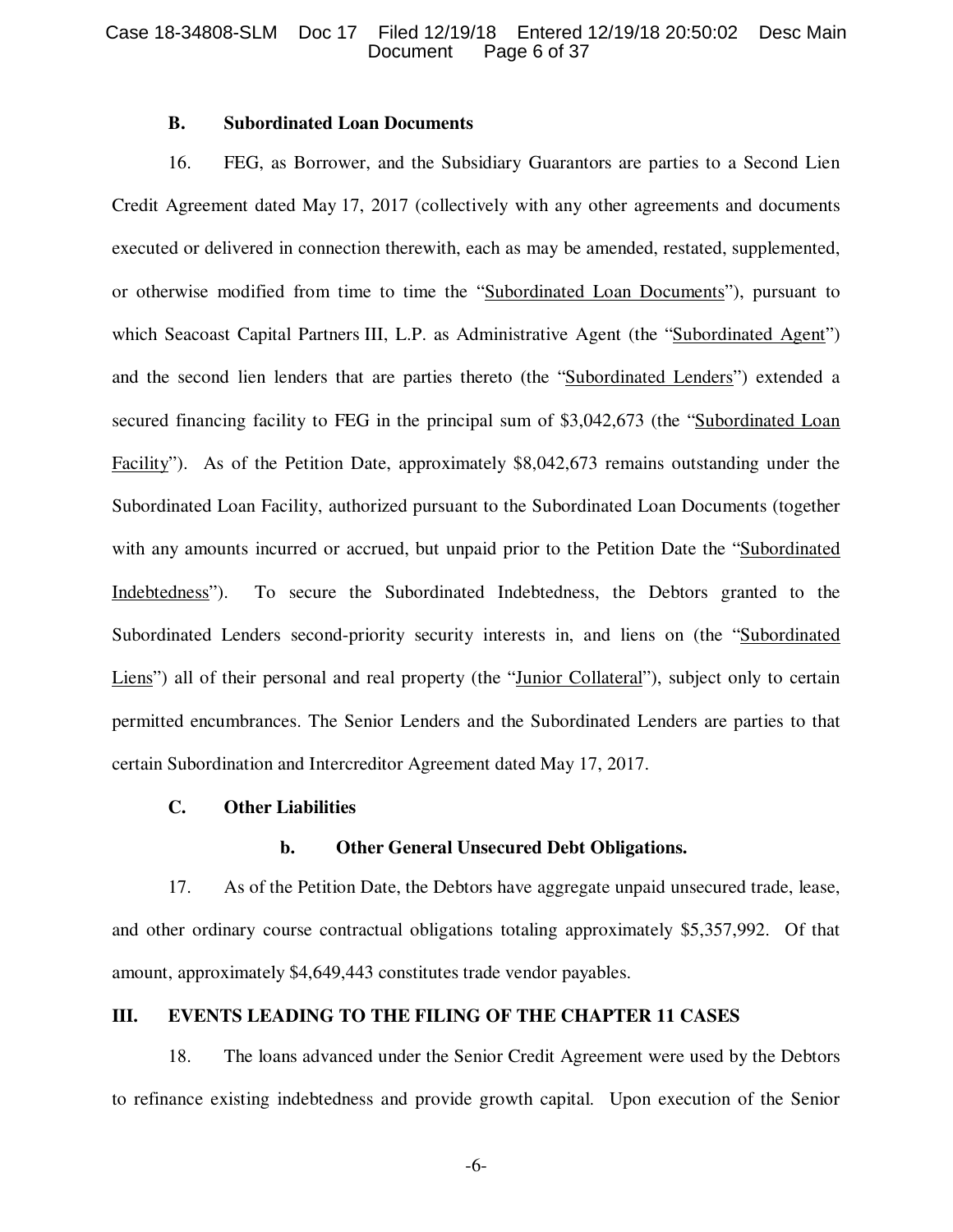#### Case 18-34808-SLM Doc 17 Filed 12/19/18 Entered 12/19/18 20:50:02 Desc Main Page 7 of 37

Loan Documents, the Company embarked on an expansion program to open several new locations, primarily in the Revolutions (bowling only format) and one additional CineBowl & Grille (combination bowling and theater) location.

19. Poor location choice, combined with unprofitable leases, material cost overruns, delayed opening dates, and ineffective location-based management plagued the new Revolutions and CineBowl & Grille locations from the start and required an ever-growing need for cash from the balance of the seasoned portfolio of existing theaters.

20. While operating cash and third-party loans were being used to support the liquidity need caused by the over-budget, past-deadline, and unprofitable new locations, the remainder of the existing locations also steadily declined in general admissions and total revenues as preventative maintenance, standard course refreshes, and local marketing initiatives were reduced or abandoned altogether. In addition, landlords and critical vendors were not paid or were materially aged beyond their standard payment terms. These poor management decisions were made in most cases without the knowledge or consent of the Debtors' capital providers.

21. In some instances, the Company was evicted, locked out of its theater locations, and/or box office studios refused to allow the theaters to exhibit key first run movies which further exacerbated the decline in financial performance.

22. Under Debtors' prior management (pre-September 2017), the physical state of many locations was severely neglected. Much needed capital improvements were not made into maintenance or upgrades of many locations. As a result, over time, the locations became dirty and in disrepair, which ultimately deterred business and resulted in a decrease in revenue. Despite the aforementioned project and operational challenges, former management at the

-7-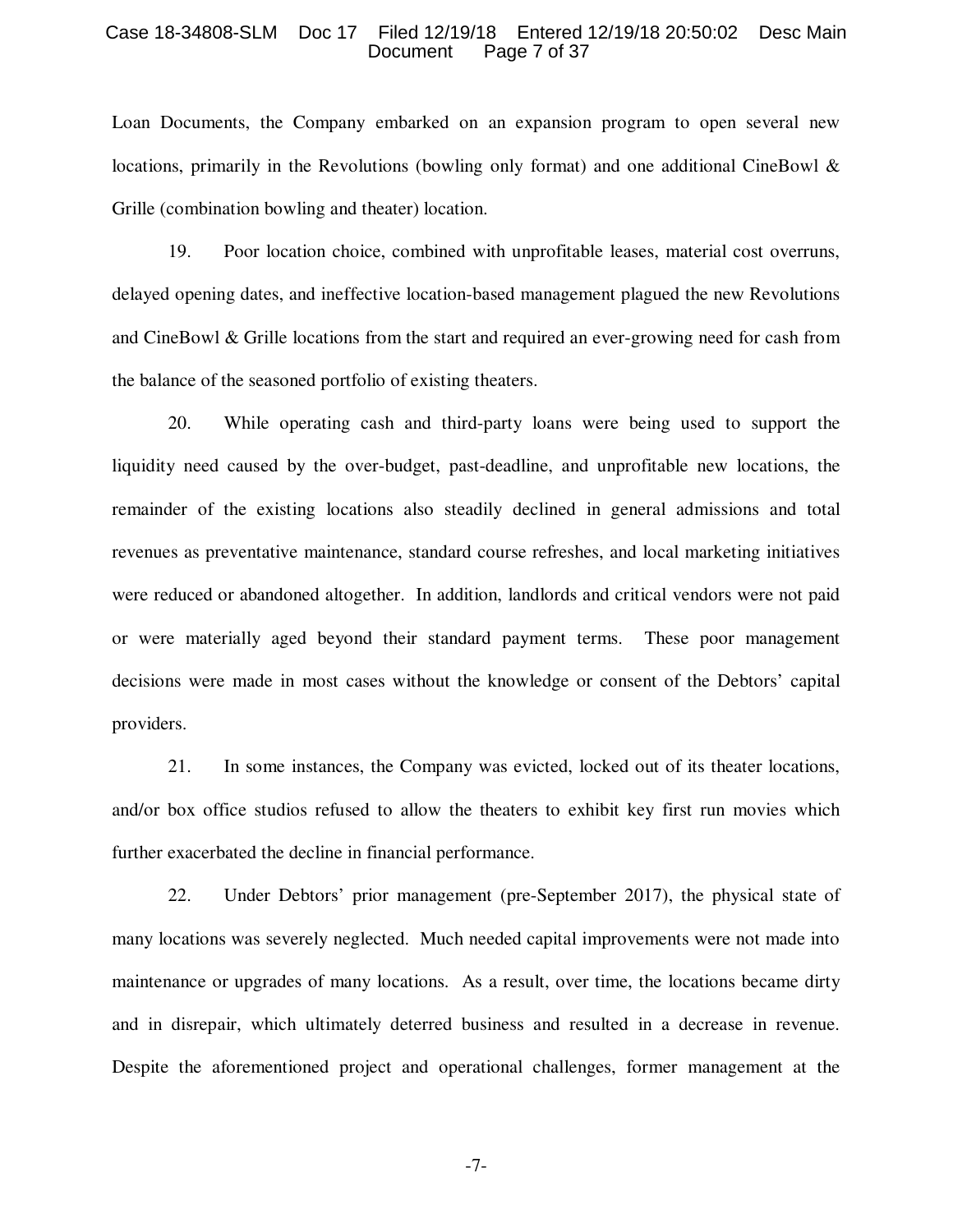#### Case 18-34808-SLM Doc 17 Filed 12/19/18 Entered 12/19/18 20:50:02 Desc Main Page 8 of 37

Company executed material contracts, including employment agreements, new location leases, and vendor supply agreements, subjecting the Company to costly and recurring liabilities which were not approved by the Board. The Company is currently in litigation with members of former management.

23. While the condition of the Company's locations deteriorated, the movie theater industry in general trended toward an enhanced movie going experience, including luxury recliners and a more "premium" experience. At the same time, the Debtors' ticket and concession prices continued to rise in line with, or over, the industry average (which further discouraged customers).

24. Other negative contributing factors included: (i) generally poor delivery of customer experience under prior management; (ii) expansion into dining and bowling, areas outside prior management's core experience which complicated operations and distracted focus; (iii) the closure of three (3) locations – Kingsport, Superplay, and Towne; and (iv) general weakness in the theater industry during 2017, which magnified the impact of all of the above.

25. Over the course of 2017, as fresh capital continued to be required to support the Debtors' business, the Senior Lenders and Subordinated Lenders, along with the preferred equity holders, negotiated a comprehensive restructuring of the existing capital structure. As part of this restructuring, the existing management team was terminated and Moss, as financial advisor (and now also CRO) and Paragon Entertainment LLC ("Paragon"), as industry advisor, made recommendations to effectuate a wholesale retrofit of specific locations along with prospectively managing the Company on a go forward basis.

26. Accordingly, the Debtors, working together with Moss and Paragon began a process in September 2017 with the goal of evaluating the Debtors' options and implementing a

-8-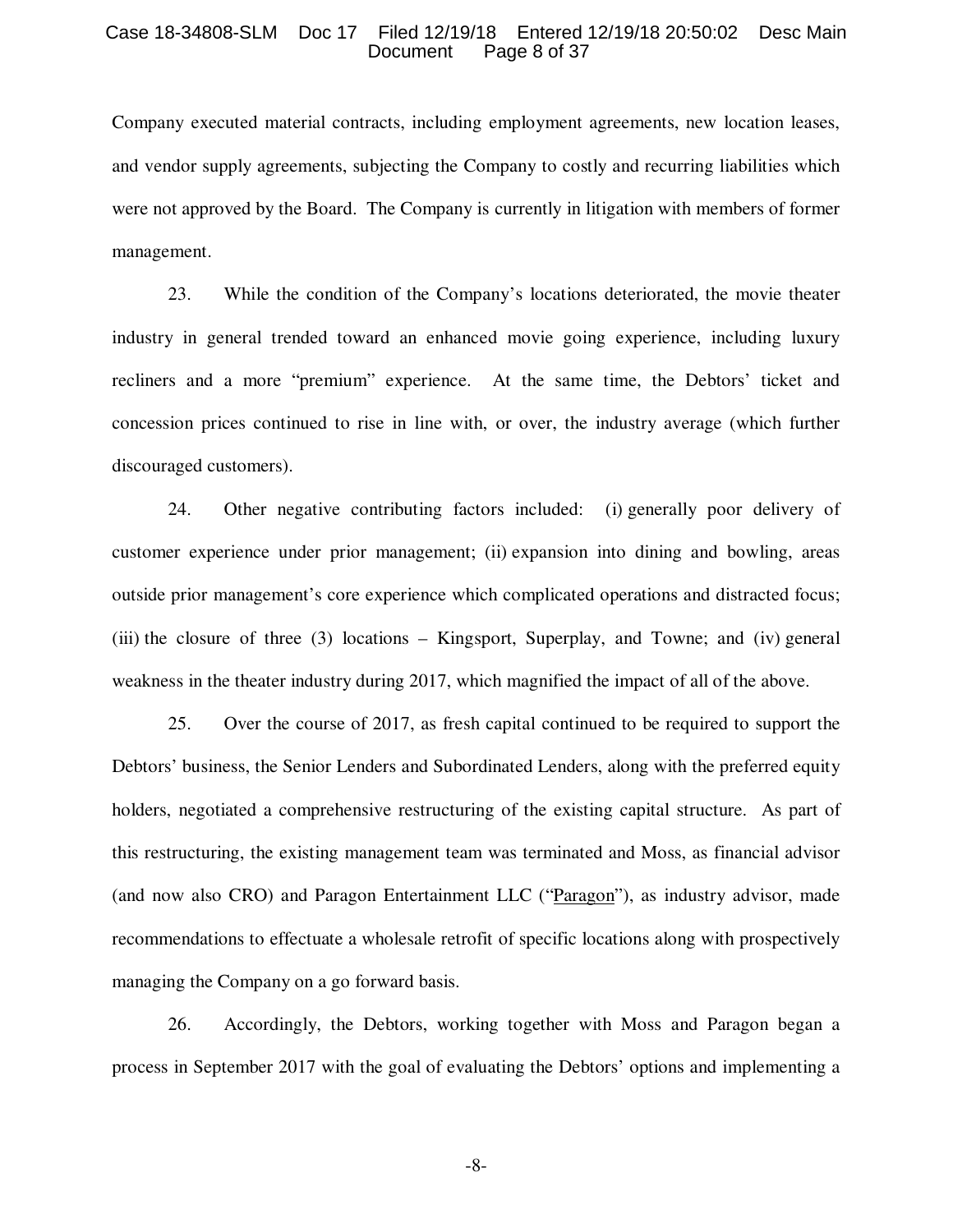#### Case 18-34808-SLM Doc 17 Filed 12/19/18 Entered 12/19/18 20:50:02 Desc Main Page 9 of 37

strategic turnaround. The Debtors and their advisors concluded that the Company's restructuring could best be accomplished in a jointly administered Chapter 11 proceeding for each of the Debtors (collectively, the "Chapter 11 Cases") via a court-approved Chapter 11 plan of reorganization consistent with the terms of the Restructuring Support Agreement ("RSA") and the Plan Term Sheet. The RSA and Plan Term Sheet are expressly incorporated herein. To fund the Chapter 11 Cases, the Senior Lenders will provide debtor-in-possession financing ("DIP Financing") as set forth in the Debtor-in-Possession Term Sheet (the "DIP Term Sheet"). The DIP Financing shall be subject to Definitive Documentation acceptable to the Senior Lenders in their sole discretion. The DIP Term Sheet is expressly incorporated herein. The Company sought proposals for alternative financing and not one party that was contacted made an offer to provide alternative financing, likely due to the lack of equity in the Debtors' assets and operations, disappointing financial results, the fact that the Senior Lenders would not voluntarily agree to the priming of the prepetition claims, and how the proposed DIP Financing does not include any fees.

27. Consistent with the turnaround strategy identified by the Debtors and their advisors, the objective of the prearranged Chapter 11 is to maximize enterprise value by emerging from bankruptcy protection with (i) only the most potentially profitable locations, (ii) a new long-term management arrangement with Paragon, and (iii) renegotiated contracts/leases and the opportunity to succeed and ultimately grow within the industry. The incremental working capital needed will allow for the maximization of the process to obtain the end result, while servicing the needs of all stakeholders of the total operational platform. Within bankruptcy, the DIP Financing is expected to be used for working capital to ensure smooth operations throughout the process as well as to pay necessary administrative expenses. We are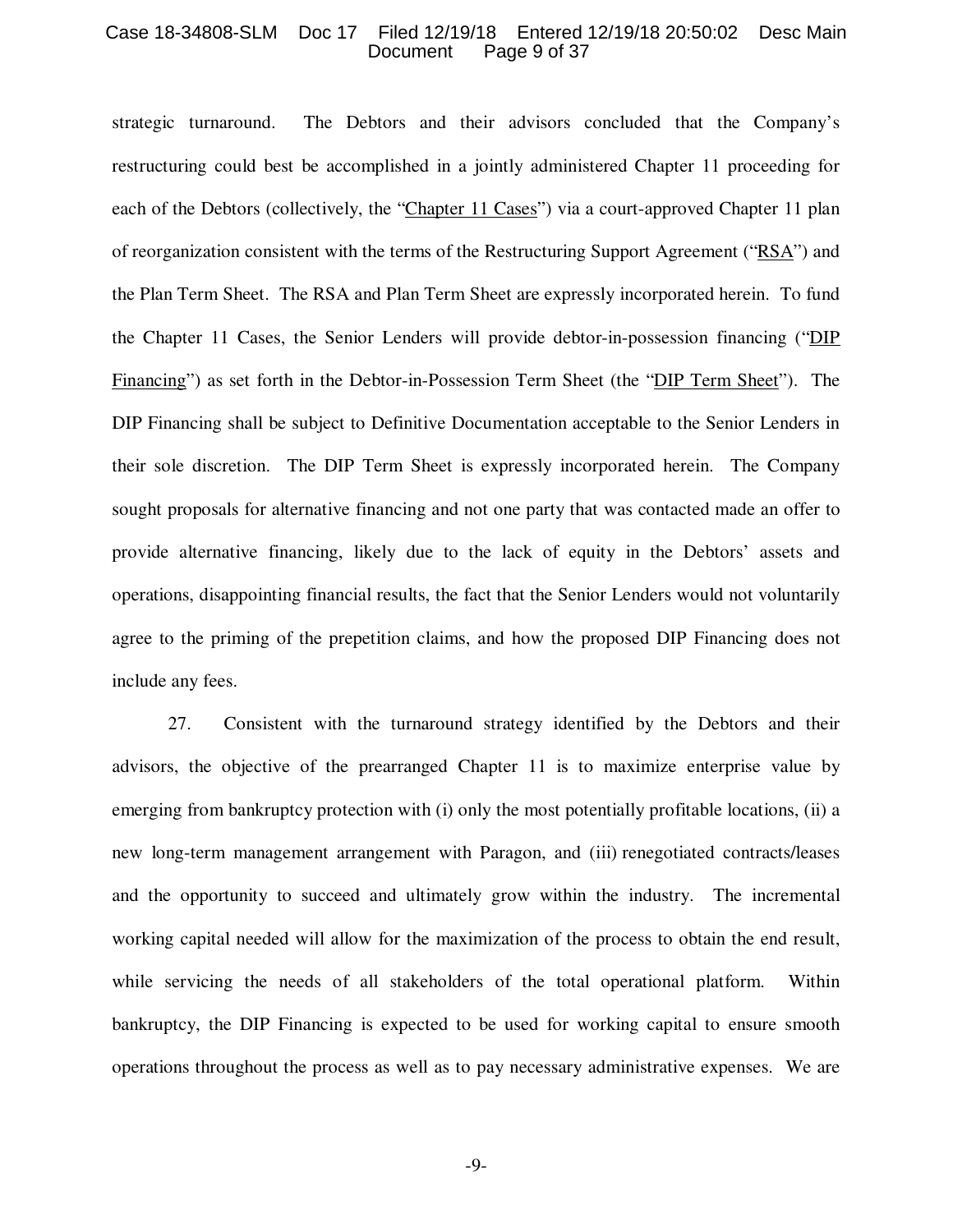#### Case 18-34808-SLM Doc 17 Filed 12/19/18 Entered 12/19/18 20:50:02 Desc Main Page 10 of 37

confident with DIP Financing, that the proposed restructuring can be accomplished within the time frames contemplated by RSA, Plan Term Sheet and DIP Term Sheet and successful.

28. The Debtors ultimately decided to seek the protections of chapter 11 of the Bankruptcy Code in order to provide them with the breathing spell and relief necessary to pursue (i) a restructuring of a subset of the Debtors' assets and/or (ii) a sale of a subset of the Debtors' assets. The Debtors therefore intend to file a proposed plan of reorganization promptly and, if necessary, seek approval of auction and sale procedures to consummate one or more sale transactions, as well as additional relief to maintain the Debtors' operations until such time as any restructuring sale(s) can be consummated. To this end, the Debtors seek relief to gain and maintain the support of the Debtors' employees and other key constituencies, as well as to maintain the day-to-day operations of the Debtors' businesses with minimal disruption. The Debtors' believe that such relief will be crucial to any reorganization or sale process and the ultimate success of the Debtors' efforts in these Chapter 11 Cases.

# **IV. FIRST DAY RELIEF REQUESTED<sup>2</sup>**

-

29. In order to preserve the value of the Debtors' businesses during the pendency of these Chapter 11 Cases by shedding unprofitable locations and leases, assuming the RSA, and moving towards confirmation of a plan of reorganization or consummating one or more sale transactions, it is critical for the Debtors to maintain the loyalty and goodwill of, among other constituencies, their employees, vendors, movie studios, and customers.

30. To that end, the Debtors have filed the following First Day Pleadings seeking relief intended to allow the Debtors to effectively transition into chapter 11 and minimize

 $2$  Any capitalized term used but not defined herein shall have the meaning ascribed to such term in the respective First Day Pleadings.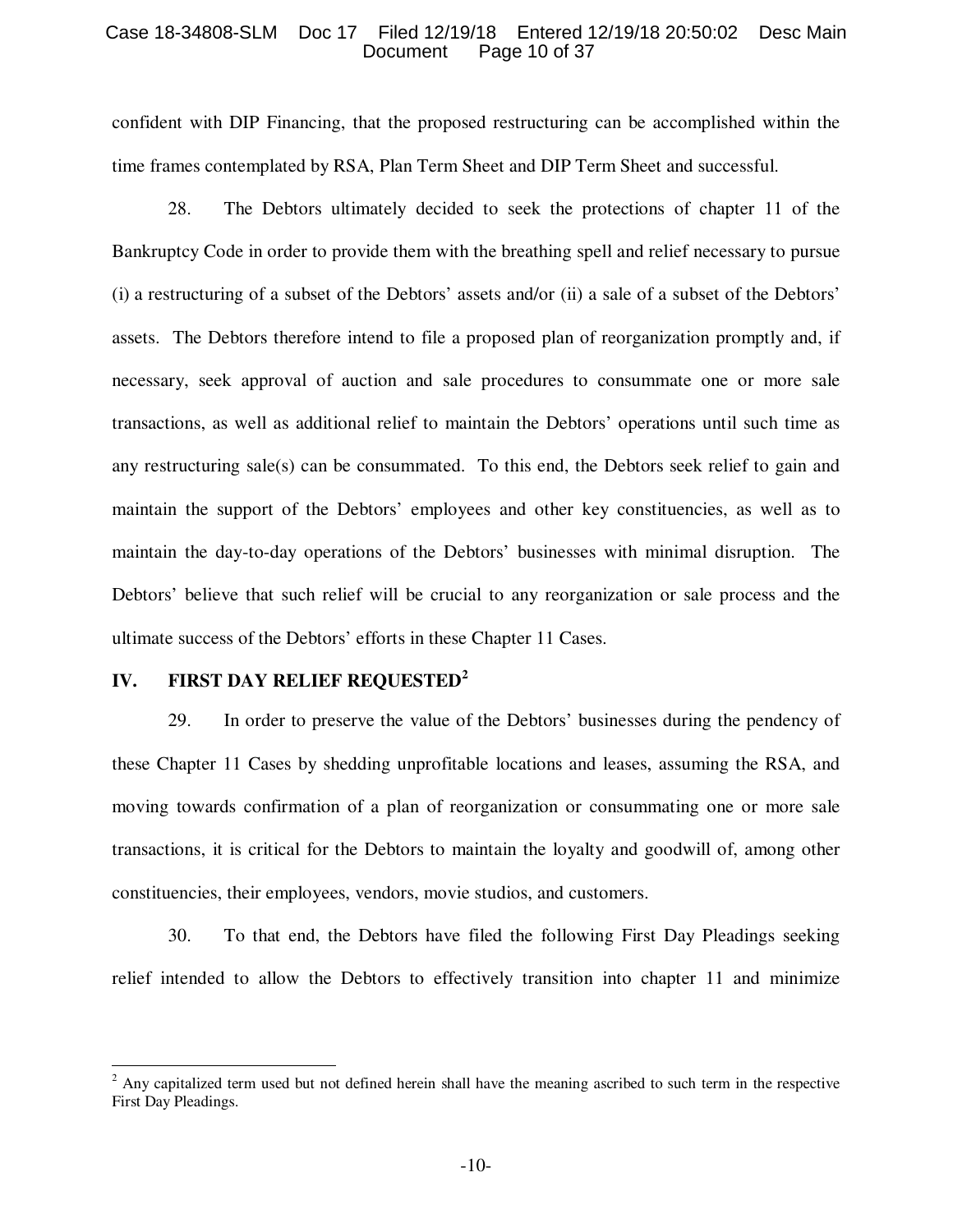## Case 18-34808-SLM Doc 17 Filed 12/19/18 Entered 12/19/18 20:50:02 Desc Main Page 11 of 37

disruption to the Debtors' business operations thereby preserving and maximizing the value of the Debtors' estate:

# **A. Administrative/Case Management Motions**

# **i. Debtors' Application for Expedited Consideration of First Day Matters (the "Expedited First Day Application")**

31. The Debtors request entry of an order designating their First Day Pleadings as requiring expedited consideration before this Court. I believe that the relief requested in the Expedited First Day Application is essential to avoid the potentially disruptive impact the commencement of the Chapter 11 Cases might have on the Debtors and will facilitate the Debtors' orderly transition into Chapter 11 and maintain/increase going concern value. Accordingly, on behalf of the Debtors, I respectfully submit that the Expedited First Day Application should be approved.

# **ii. Debtors' Motion for an Order Pursuant to Bankruptcy Rule 1015 Directing Joint Administration of the Debtors' Chapter 11 Cases (the "Joint Administration Motion")**

32. The Debtors request entry of an order pursuant to section 105(a) of the Bankruptcy Code and Bankruptcy Rule 1015(b) directing joint administration of the Chapter 11 Cases for procedural purposes only. Specifically, the Debtors request that this Court maintain one file and one docket for each of the Chapter 11 Cases under the lead case, Frank Theatres Bayonne/South Cove, LLC. Further, the Debtors request that an entry be made on the docket of each of the Chapter 11 Cases to indicate the joint administration of the Chapter 11 Cases.

33. The Debtors also seek authority to file the monthly operating reports required by the U.S. Trustee's Operating Guidelines on a consolidated basis, but intend to track and break out disbursements on a Debtor-by-Debtor basis.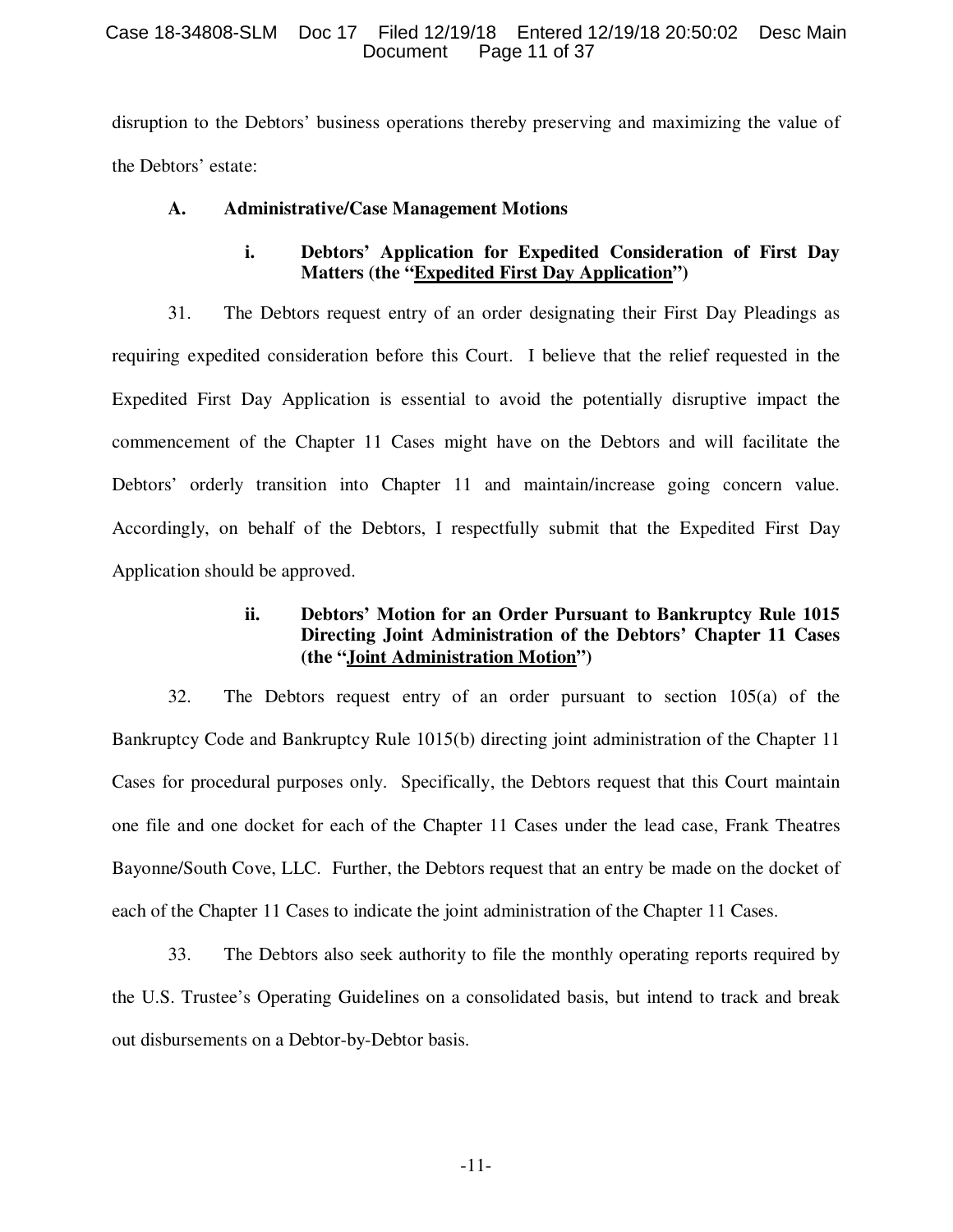#### Case 18-34808-SLM Doc 17 Filed 12/19/18 Entered 12/19/18 20:50:02 Desc Main Page 12 of 37

34. Given the integrated nature of the Debtors' businesses, joint administration of the Chapter 11 Cases will provide significant administrative convenience without harming the substantive rights of any party-in-interest. Many of the motions, hearings, and orders that will be filed in the Chapter 11 Cases will almost certainly affect each of the Debtors. The entry of an order directing joint administration of the Chapter 11 Cases will reduce fees and costs by avoiding duplicative filings and objections and will allow the U.S. Trustee and all parties-ininterest to monitor the Chapter 11 Cases with greater ease and efficiency.

35. I believe the that the relief requested in the Joint Administration Motion is in the best interests of the Debtors' estates, their creditors, and all parties-in-interest and will enable the Debtors to continue to operate their businesses in chapter 11 without disruption. Accordingly, on behalf of the Debtors, I respectfully submit that the Joint Administration Motion should be granted

# **iii. Application for Designation as Complex Chapter 11 Cases (the "Complex Chapter 11 Application")**

36. By the Complex Chapter 11 Application, the Debtors request entry of an order designating the Debtors' Chapter 11 Cases as a complex chapter 11 case pursuant to Exhibit F to the Court's *General Order Governing Procedures for Complex Chapter 11 Cases.*

37. I believe that the relief requested in the Complex Chapter 11 Application is in the best interest of the Debtors' estates, their creditors, and all parties-in-interest, and will enable the Debtors to continue to operate their businesses in a streamlined fashion and allow the U.S. Trustee and other parties-in-interest to monitor the Chapter 11 Cases with greater ease and efficiency. Accordingly, on behalf of the Debtors, I respectfully submit that the Complex Chapter 11 Application should be approved.

-12-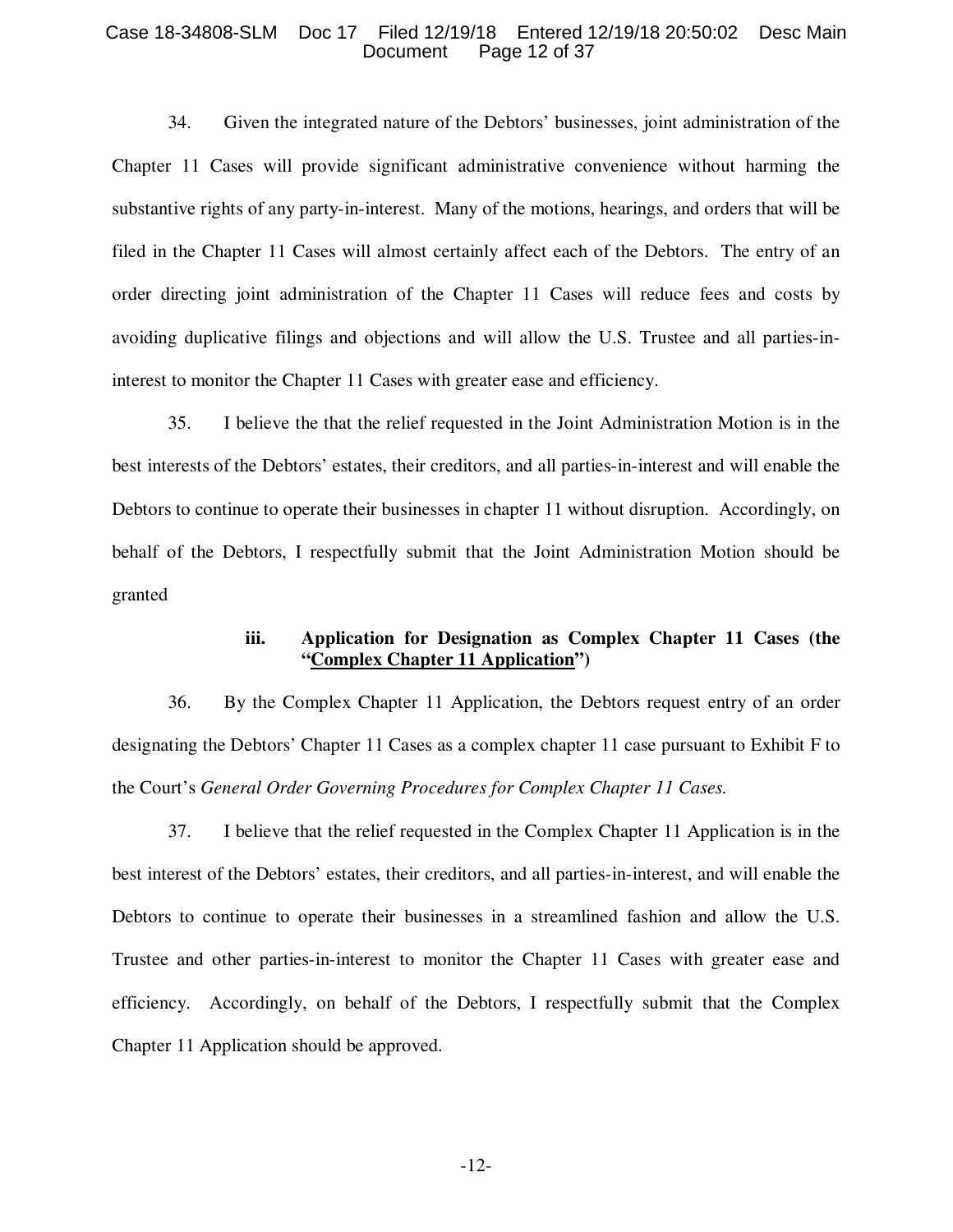# **iv. Debtors' Motion for Entry of an Order Extending the Time to File Their Schedules and Statements (the "Schedules and Statements Motion")**

38. The Debtors request entry of an order granting a 30-day extension of the time to file their schedules of assets and liabilities and statements of financial affairs (collectively, the "Schedules and Statements") for a total of 44 days after the Petition Date. The Debtors have several hundred of potential creditors, and the breadth of the Debtors' business operations require the Debtors to maintain voluminous books and records, and complex accounting systems. Given the size, complexity, and geographic scope of the Debtors' operations, as well as the number of creditors, I submit that the large amount of information that must be assembled to prepare the Schedules and Statements, and the many employee and advisor hours required to complete them, would be unnecessarily burdensome to the Debtors during the first 14 days following the Petition Date. The Debtors are sensitive to the need to complete the Schedules and Statements as soon as possible, and they intend to complete the Schedules and Statements before the proposed 44-day deadline, if possible.

39. I believe that the relief requested in the Schedules and Statements Motion is in the best interests of the Debtors' estates, creditors, and all parties-in-interest, and will enable the Debtors to continue to operate their businesses in the chapter 11 without disruption. Accordingly, on behalf of the Debtors, I respectfully submit that the Schedules and Statements Motion should be granted.

# **v. Debtors' Motion for an Order (I) Granting the Debtors an Extension of Time to File Their List of Creditors; (II) Authorizing the Debtors and/or Their Agent to (A) Prepare a Consolidated List of Creditors in Lieu of a Mailing List and (B) Mail Initial Notices; and (III) Granting Related Relief (the "Creditor Matrix Motion")**

40. Pursuant to the Creditor Matrix Motion, the Debtors request entry of an order granting them an extension of time to file their list of creditors for 30 days after the Petition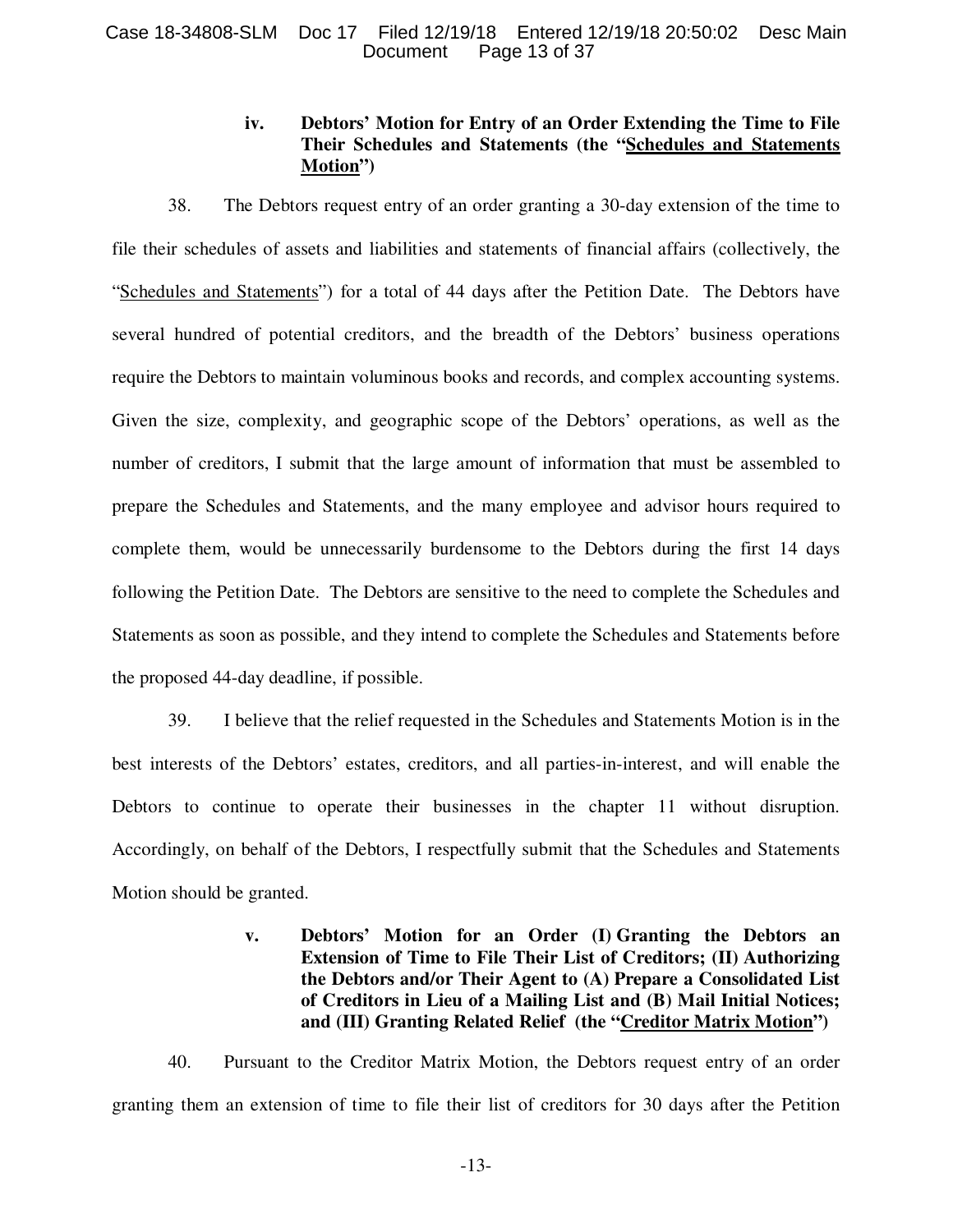#### Case 18-34808-SLM Doc 17 Filed 12/19/18 Entered 12/19/18 20:50:02 Desc Main Page 14 of 37

Date. The Debtors also propose to prepare a consolidated list of creditors and interest holders available to all parties-in-interest in lieu of submitting a mailing matrix. Additionally, the Debtors seek authority to file a consolidated list of the Debtors' creditors holding the 30 largest unsecured claims. Finally, the Debtors request that Prime Clerk, their proposed notice and claims agent, undertake all mailings directed by this Court, the U.S. Trustee, or as required by the Bankruptcy Code, including the notice of commencement of the Chapter 11 Cases.

41. As previously stated, the Debtors have several hundred potential creditors, the breadth of the Debtors' business operations require the Debtors to maintain voluminous books and records, and complex accounting systems. Given the size and scope of the Debtors' operations and the number of creditors, I submit that the large amount of information that must be assembled to prepare the list of creditors, and the many employee and advisor hours required to complete it, would be unnecessarily burdensome to the Debtors at the beginning of the Chapter 11 Cases, which is a critical time for the Debtors. The Debtors are sensitive to the need to complete the list of creditors as soon as possible, and they intend to complete the list of creditors before the proposed 30-day deadline, if possible.

42. I believe that the relief requested in the Creditor Matrix Motion is in the best interests of the Debtors' estates, creditors, and all parties-in interest, and will enable the Debtors to continue to operate their businesses in the chapter 11 without disruption. Accordingly, on behalf of the Debtors, I respectfully submit that the Creditor Matrix Motion should be granted.

# **vi. Debtors' Application for Entry of an Order Authorizing the Retention and Appointment of Prime Clerk LLC as Claims and Noticing Agent Effective as of the Petition Date (the "Prime Clerk Application")**

43. Pursuant to the Prime Clerk Application, the Debtors seek to retain Prime Clerk as claims and noticing agent in the Chapter 11 Cases. I believe that by retaining Prime Clerk, the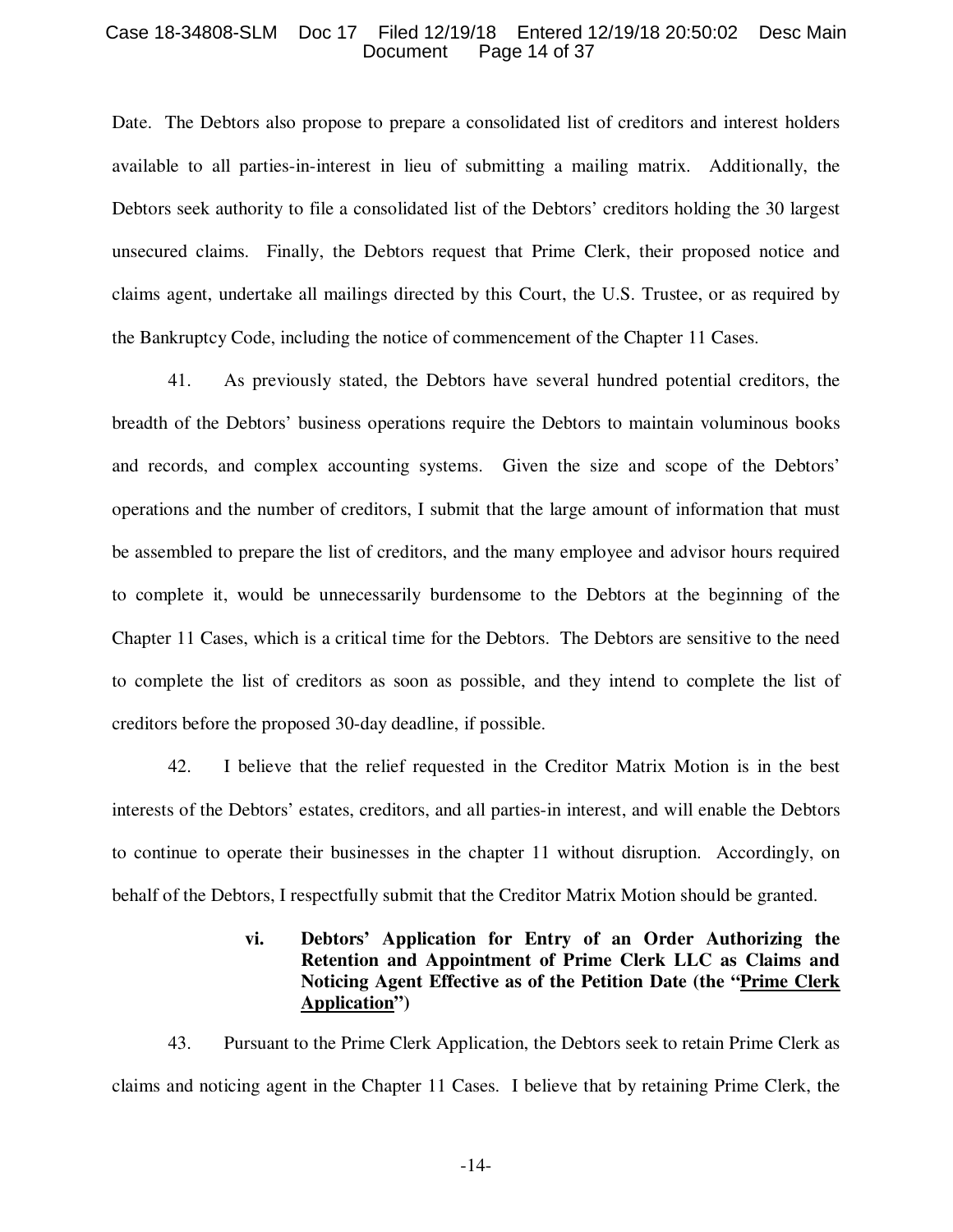## Case 18-34808-SLM Doc 17 Filed 12/19/18 Entered 12/19/18 20:50:02 Desc Main Page 15 of 37

Debtors' estates, and particularly their creditors, will benefit from Prime Clerk's services. Prime Clerk specializes in noticing, claims processing, and other administrative tasks necessary to operate chapter 11 cases effectively. It is my understanding that Prime Clerk is fully equipped to manage claims issues and provide notice to creditors and other interested parties in the Chapter 11 Cases. Therefore, on behalf of the Debtors, I respectfully submit that the Prime Clerk Application should be approved.

# **B. Operational/DIP Financing/Cash Collateral Motions**

**i. Debtors' Motion for Interim and Final Orders (I) Authorizing but not Directing the Debtors to (A) Pay Prepetition Wages, Salaries and Related Obligations, (B) Pay and Remit Prepetition Payroll Taxes and Other Deductions to Third Parties, and (C) Honor Employee Benefit Programs in the Ordinary Course of Business, (II) Authorizing and Directing Banks to Honor Checks and Transfers for Payment of Prepetition Employee Obligations; and (III) Granting Related Relief (the "Wages Motion")** 

44. By the Wages Motion, the Debtors seek entry of an order authorizing, but not directing, the Debtors to (a) pay all pre-petition claims of employees for (i) wages and salaries; (ii) vacation and paid absences; (iii) business expense allowances and reimbursements; (iv) bonuses; (v) supplemental retirement; (vi) severance; (vii) payroll taxes and processing fees; and (viii) other benefits.

45. The Debtors employ approximately 694 employees that conduct the Debtors' business, that conduct the Debtors' business, including executive, management, sales, finance and accounting, information technology, theater, restaurant and bowling personnel. In the ordinary course of business, Employees are paid one week in arrears, bi-weekly, on Thursdays. If either of these days falls on a weekend or holiday, employees are paid the day before the weekend or holiday. As described below, all required tax deductions and voluntary deductions are withheld automatically from paychecks. Funds to cover the Debtors' payroll are transferred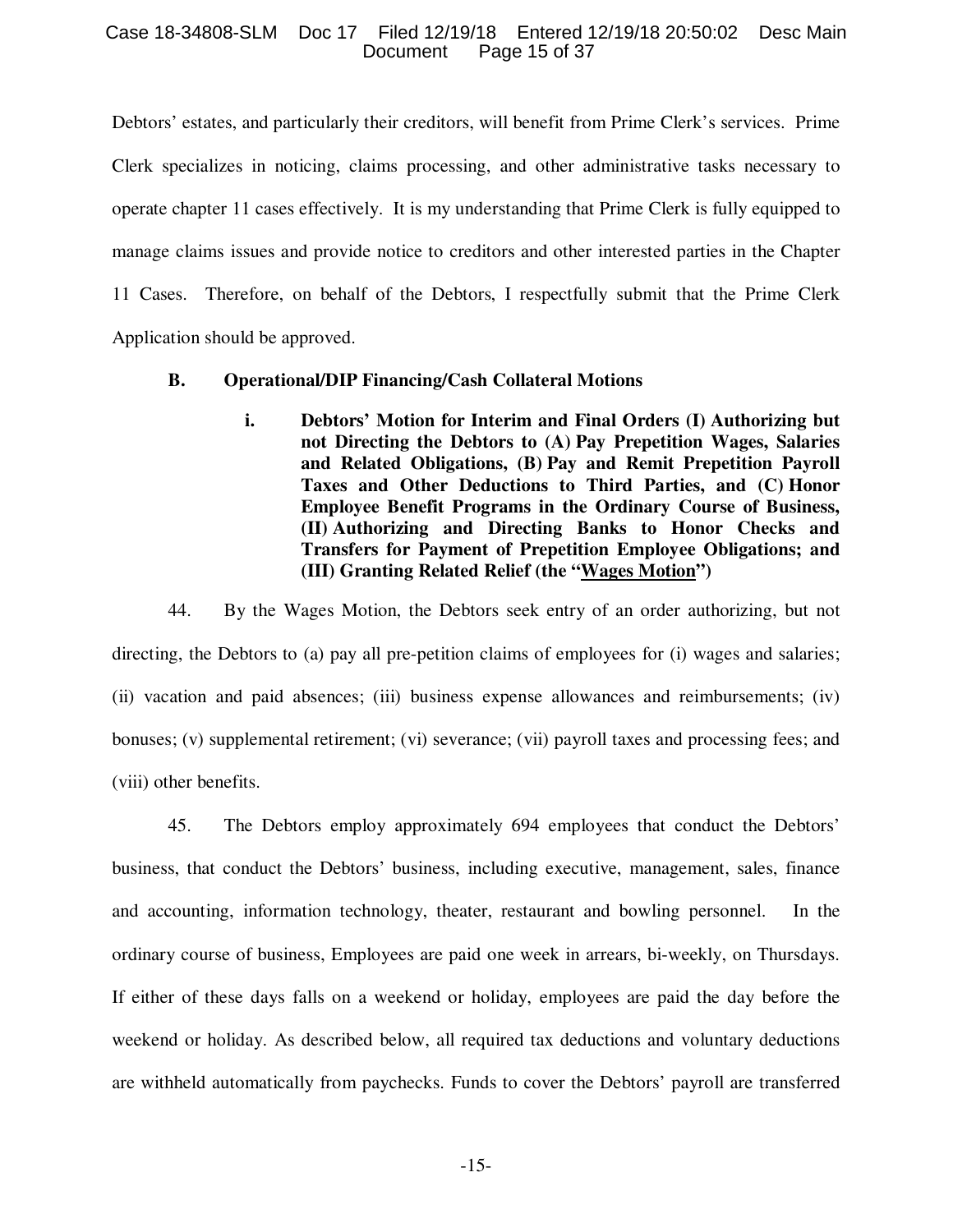#### Case 18-34808-SLM Doc 17 Filed 12/19/18 Entered 12/19/18 20:50:02 Desc Main Page 16 of 37

from Debtors' operating account to Debtors' payroll account. Each payroll period the Debtors pre-fund their Payroll Servicer on Wednesday for employee net wages, on Thursday for benefits and taxes, and on Friday for 401k contributions for the applicable Thursday payroll payment with the amounts necessary to satisfy the Employee-related payroll obligations.

46. The Debtors seek authority to pay accrued pre-petition Employee Compensation and Expense Obligations and prepetition obligations arising under the Employee Benefits Programs (collectively, the "Employee Obligations") in the ordinary course of business. The Debtors' average bi-weekly Employee-related payroll obligations equal approximately \$385,000. The Debtors' next payroll date, which covers amounts related to the pre-petition period, comes due on December 27, 2018. One debtor, Frank Theatres Southern Pines, LLC, has its next payroll date on December 20, 2018. The Wages Motion seeks authority, but not direction, to pay pre-petition Employee Compensation and Expense Obligations (as defined in the Wages Motion) in the aggregate amount of approximately \$415,000 and pay all prepetition amounts owing under the Employee Benefits Programs (as defined in the Wages Motion). The Debtors do not believe that any Employee will receive a payment in excess of the \$12,850 limit on priority claims for accrued but unpaid wages and contributions to employee benefit plans.

47. The continued, uninterrupted service of the Employees is essential to the Debtors' restructuring efforts. I believe that the success of the Debtors' restructuring efforts is dependent upon the continued dedication, goodwill, and support of their Employees. I further believe that any delay in paying the Employee Obligations outstanding as of the Petition Date, a failure by the Debtors to continue their practices, programs, and policies with respect to Employee benefits could severely disrupt the Debtors' relationship with their workforce, impair morale at this critical juncture, and disrupt the Debtors' business operations. Absent payment of all accrued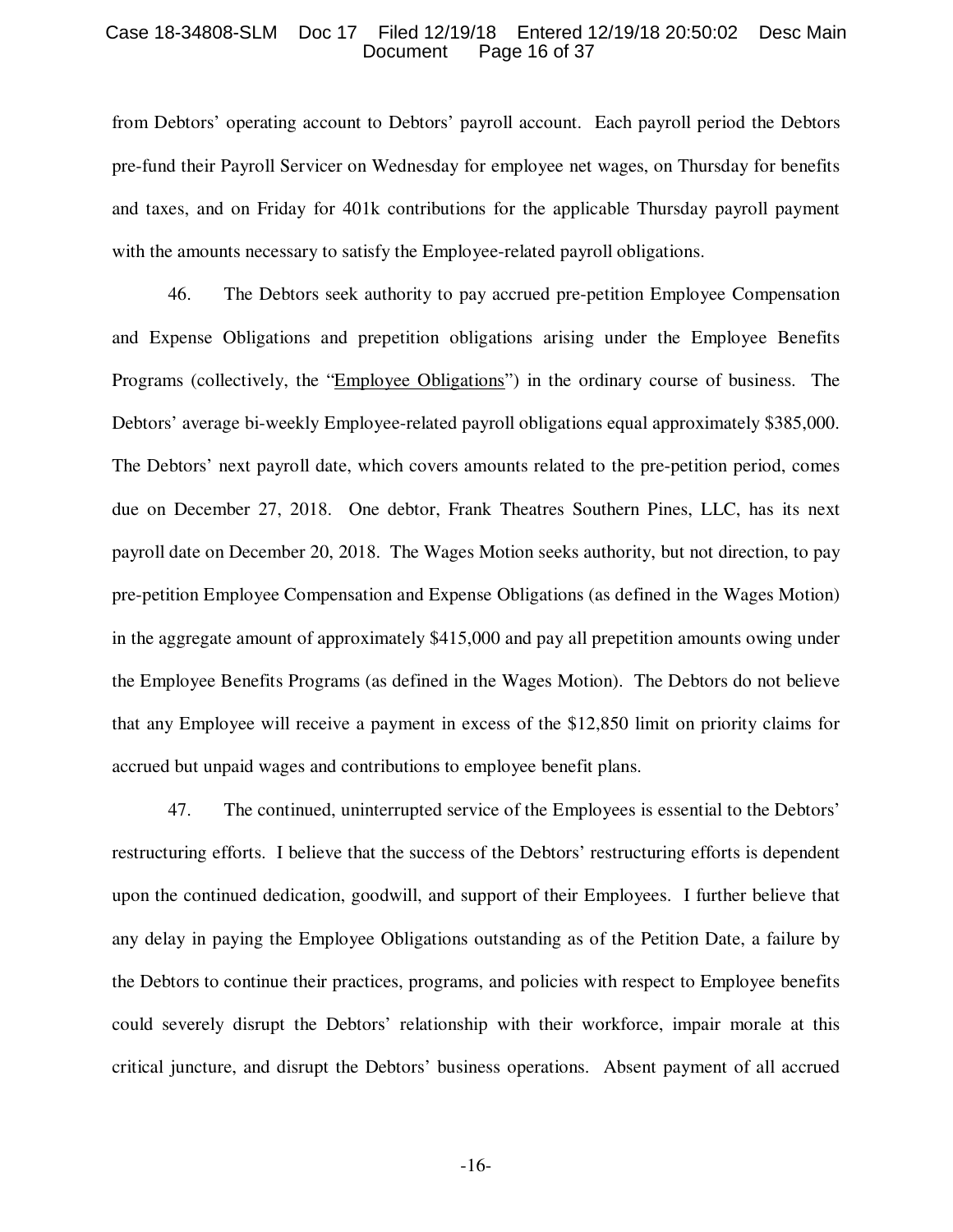### Case 18-34808-SLM Doc 17 Filed 12/19/18 Entered 12/19/18 20:50:02 Desc Main Page 17 of 37

Employee Obligations and continuation of the Debtors' benefits programs, I believe that Employees may quickly seek alternative employment, which would hinder the Debtors' ability to serve their customers while simultaneously requiring the Debtors to incur the cost and distraction of seeking replacement Employees instead of focusing on their reorganization efforts. I believe that the relief requested in the Wages Motion is in the best interests of the Debtors, their estates, and creditors, and all other parties-in-interest in the Chapter 11 Cases, and will enable the Debtors to continue to operate their business during the Chapter 11 Cases uninterrupted. Accordingly, on behalf of the Debtors, I respectfully submit that the Wages Motion should be granted.

> **ii. Debtors' Motion for Entry of Interim and Final Orders (A) Authorizing the Debtors to (I) Continue Their Cash Management System, (II) Honor Certain Related Prepetition Obligations, (III) Maintain Existing Business Forms, and (IV) Continue to Perform Intercompany Transactions, (B) Authorizing and Directing the Debtors' Banks to Honor All Related Payment Requests, (C) Granting Interim and Final Waivers of the Debtors' Compliance With Section 345(b) of the Bankruptcy Code, (D) Scheduling a Final Hearing, and (E) Granting Related Relief (the "Cash Management Motion")**

48. The Debtors request entry of an order authorizing them to (a) continue their Cash Management System, (ii) honor certain related prepetition obligations, (iii) maintain existing Business Forms in the ordinary course of business, and (iv) continue to perform Intercompany Transactions in the ordinary course, (b) authorizing and directing the Debtors' Banks to honor all related payment requests, (c) granting interim and final waivers of the Debtors' compliance with the deposit and investment guidelines set forth in section 345(b) of the Bankruptcy Code, (d) scheduling a final hearing to consider entry of an order approving the relief requested in the Cash Management Motion on a final basis, and (e) granting related relief.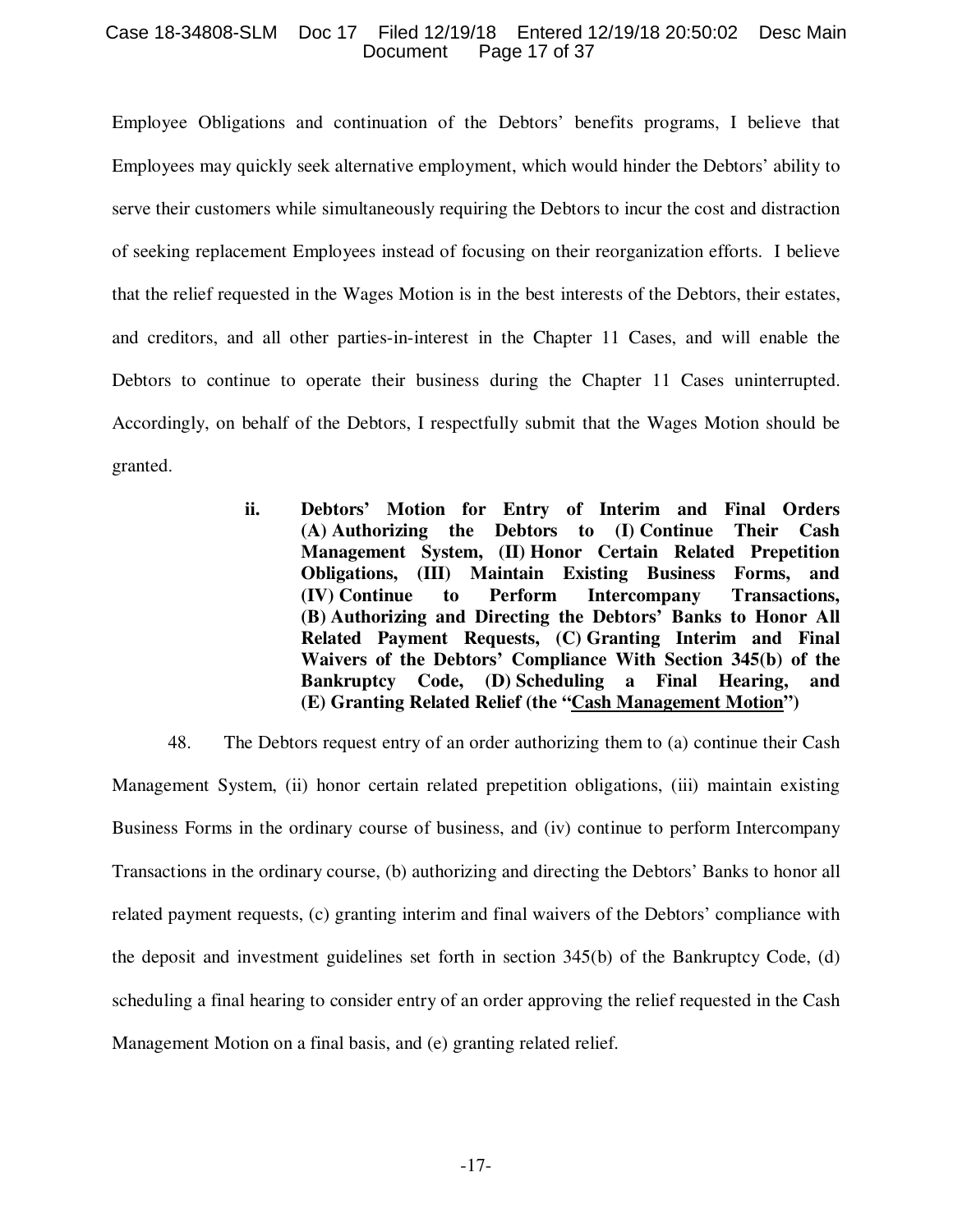#### Case 18-34808-SLM Doc 17 Filed 12/19/18 Entered 12/19/18 20:50:02 Desc Main Page 18 of 37

49. In the ordinary course of business, the Debtors utilize and maintain an integrated and centralized cash management system to collect, manage, and disburse funds used in their operations. The Cash Management System is essential to the efficient execution and achievement of the Debtors' business objectives, and to maximizing the value of their estates.

50. As of the Petition Date, the Debtors maintained twenty-six (26) accounts (the "Bank Accounts") at several banks and financial institutions (the "Banks") in the United States.

#### **(a) The Cash Management System**

51. The Cash Management System works generally as follows: Individual debtor locations utilize local depositories to collect cash and make deposits of receipts from individual location sales. Twice weekly, those local depositories are swept into an operating account maintained with Bancorp, which is in turn swept into a Main Collections Account at Bank of America ending in -4110. Credit card and other electronic deposits are also made to the same main collections account. From the Main Collections Account, the Debtors fund a Main Payroll Account maintained at Bank of America ending in -4113 and a Main Disbursement Account ending in -4136. From the Main Payroll Account, the Debtors fund Paylocity and 401k disbursements. From the Main Disbursement Account, the Debtors fund accounts payable and make other necessary disbursements in the ordinary course of business. The Main Collections Account, Main Payroll account and Main Disbursement Account are all maintained with Bank of America under the debtor, Frank Management LLC.

52. For some of the individual locations, separate local checking accounts are necessary at depositories to fund liquor purchases separate from the Main Disbursement Account. The Debtors made significant efforts during the pre-petition period to ensure accounts are maintained at approved depositories, however, given the locations of certain Debtors, access

-18-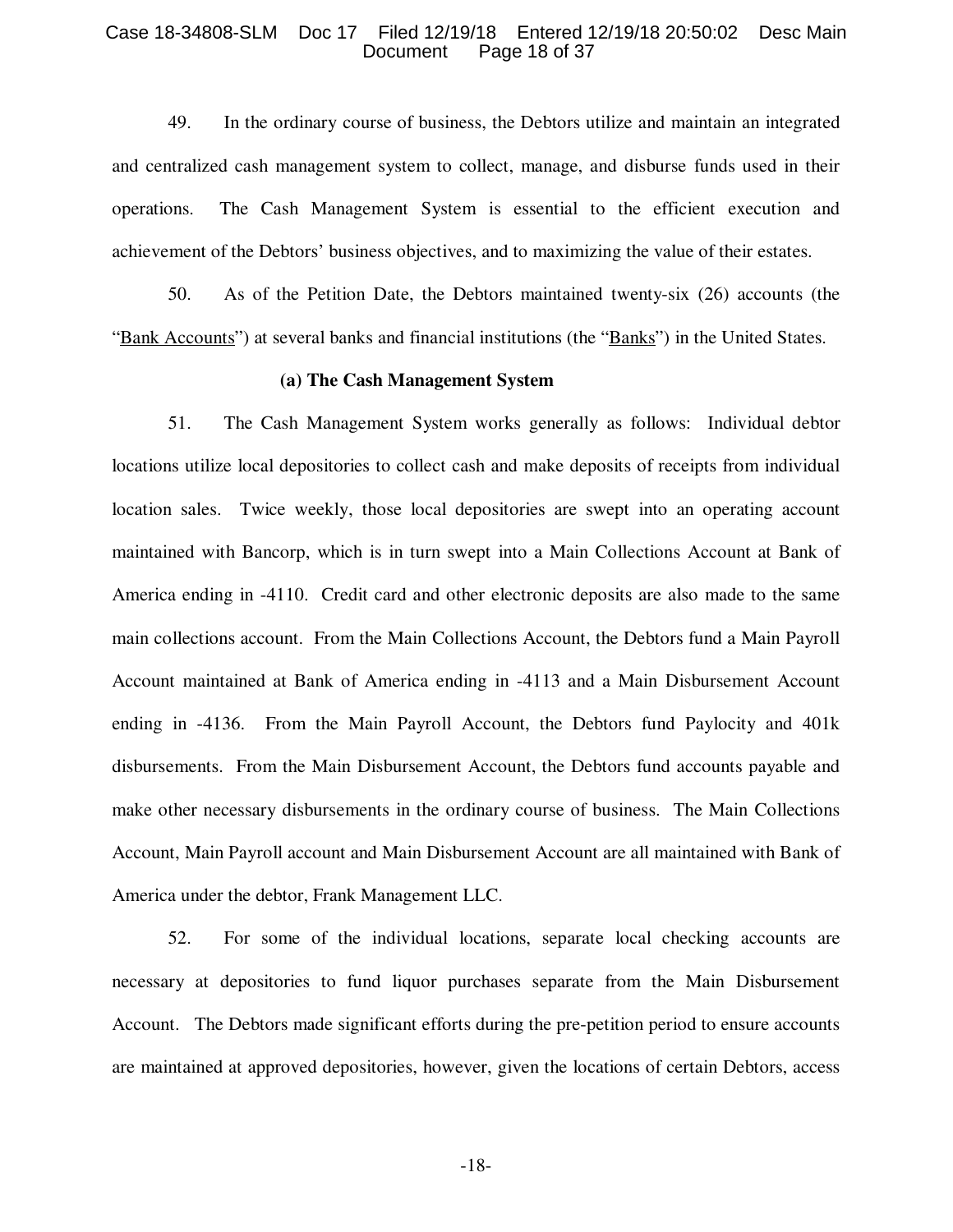#### Case 18-34808-SLM Doc 17 Filed 12/19/18 Entered 12/19/18 20:50:02 Desc Main Page 19 of 37

to depositories is limited and establishing new accounts would require the inconvenience of traveling long distances for everyday deposits and related banking services.

#### **(b) Bank and Investment Fees**

53. The Debtors pay on average approximately \$10,000 per month in bank and investment fees incurred in connection with maintaining the Bank Accounts (the "Bank Fees"). The Debtors pay the Bank Fees as they come due on a rolling basis over the course of each month, typically by direct debit. The Debtors estimate that there are approximately \$6,500 in outstanding Bank Fees as of the Petition Date.

#### **(c) Business Forms**

54. In the ordinary course of their business and as part of the Cash Management System, the Debtors utilize numerous preprinted business forms, including, without limitation, letterhead, purchase orders, invoices, and preprinted checks (the "Business Forms"). The Debtors also maintain books and records to document, among other things, receipts and expenses. To minimize expenses to the Debtors' estates and avoid confusion on the part of employees, customers, vendors, and suppliers during the pendency of the Chapter 11 Cases, the Debtors request that the Court authorize the continued use of their Business Forms and other correspondence and documents as such forms were in existence immediately before the Petition Date and thereafter, without reference to the Debtors' status as debtors in possession, rather than requiring the Debtors to incur the expense and delay of ordering entirely new business forms as required under the U.S. Trustee Guidelines.

#### **(d) Intercompany Transactions**

55. In connection with the daily operations of the Cash Management System, as funds are disbursed throughout the system, and as business is transacted among the Debtors, at any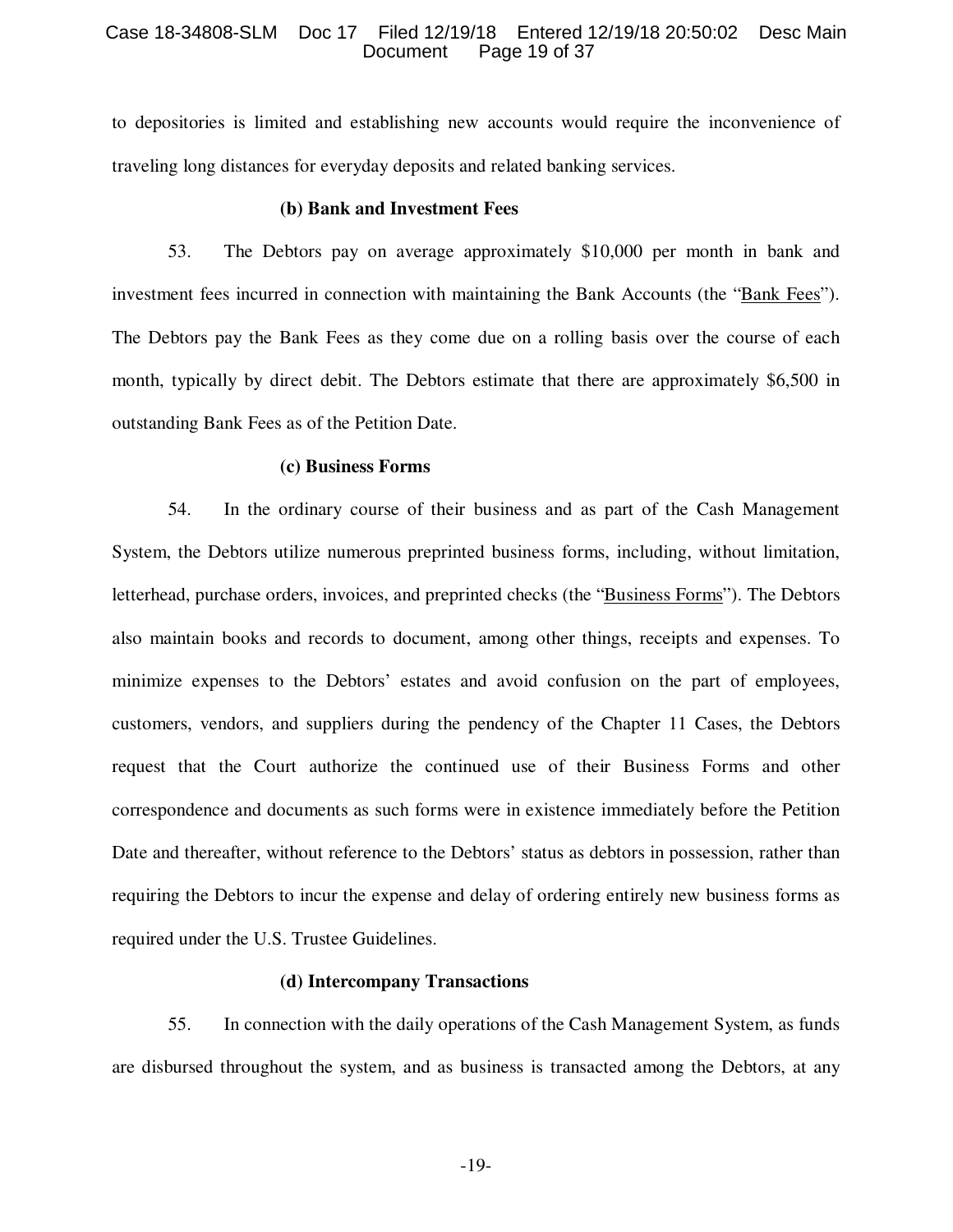#### Case 18-34808-SLM Doc 17 Filed 12/19/18 Entered 12/19/18 20:50:02 Desc Main Page 20 of 37

given time there may be intercompany claims owing by one Debtor to another. The Debtors track all funds transfers in their accounting system and can ascertain, trace and account for all intercompany transactions (the "Intercompany Transactions"). Under existing procedures for identifying and recording Intercompany Transactions, the Debtors will be able to track and segregate post-petition Intercompany Transactions. If the Intercompany Transactions were to be discontinued, the Cash Management System and the Debtors' operations would be unnecessarily disrupted, the detriment of the Debtors and their estates.

56. I believe the Debtors' continued use of the Cash Management System will greatly facilitate their transition into the Chapter 11 Cases by, among other things, avoiding administrative inefficiencies and expenses, minimizing delays in payment of post-petition debts, and providing important internal controls. I believe that parties-in-interest will not be harmed by the Debtors' maintenance of the existing Cash Management System, including their Bank Accounts, because the Debtors have implemented appropriate mechanisms to ensure that unauthorized payments will not be made on account of obligations incurred before the Petition Date. Specifically, the Debtors and their advisors have implemented internal protocols that prohibit payments on account of pre-petition debts without the prior approval of appropriate managers. In light of such protective measures, the Debtors submit that maintaining the Cash Management System is in the best interests of their estates and creditors.

57. Given the substantial economic scale and geographic reach of the Debtors' business operations, I believe that any disruption to the Cash Management System could impede a successful restructuring of the Debtors' businesses. Accordingly, I believe that the relief requested in the Cash Management Motion is in the best interests of the Debtors' estates and will

-20-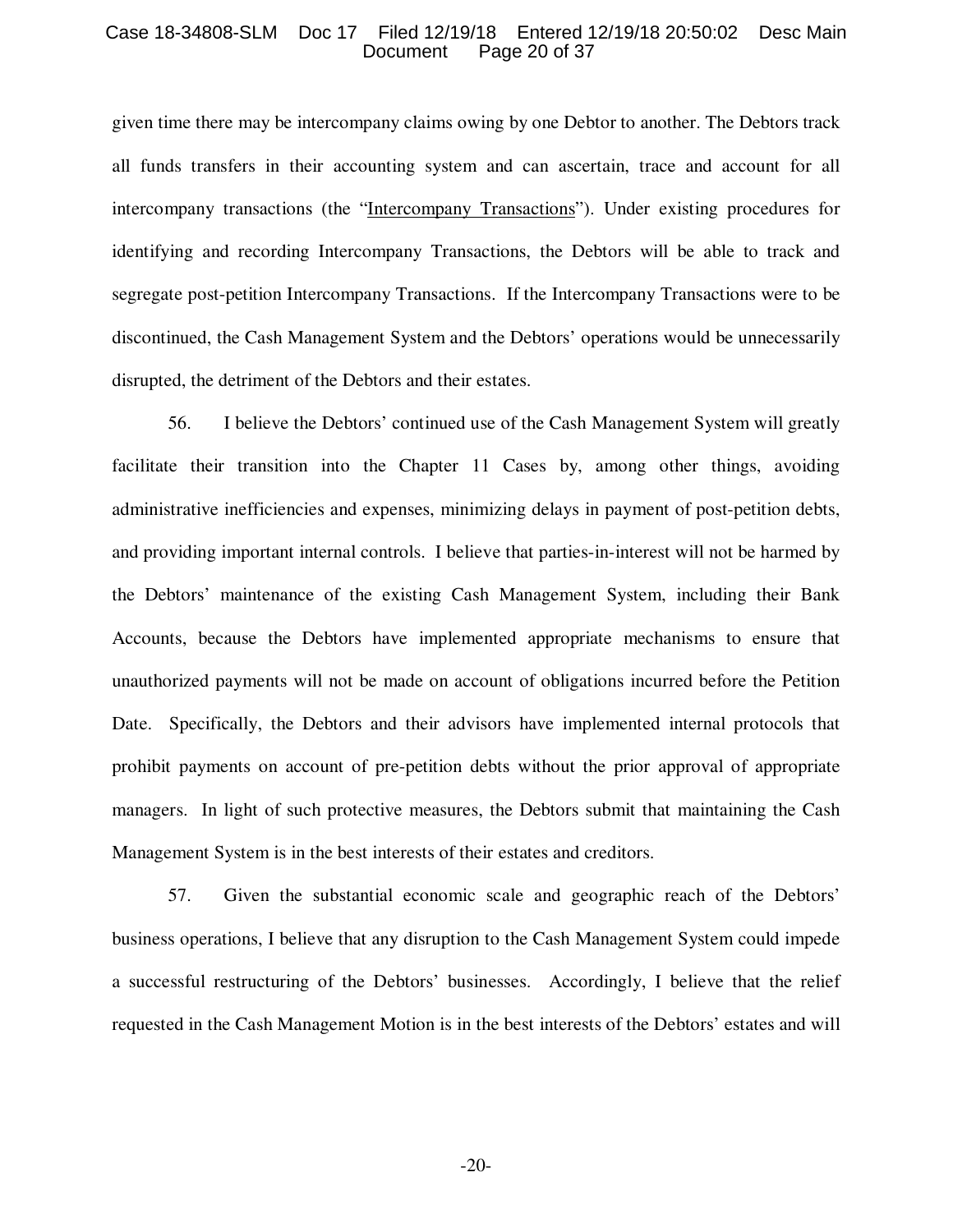#### Case 18-34808-SLM Doc 17 Filed 12/19/18 Entered 12/19/18 20:50:02 Desc Main Page 21 of 37

enable the Debtors to operate their businesses in chapter 11 without disruption. Therefore, on behalf of the Debtors, I respectfully submit that the Cash Management Motion should be granted.

> **iii. Debtors' Motion For Interim and Final Orders Under Section 366 of the Bankruptcy Code (A) Prohibiting Utility Providers From Altering, Refusing, or Discontinuing Service, (B) Deeming Utilities Adequately Assured of Future Performance, (C) Establishing Procedures For Resolving Requests For Additional or Different Adequate Assurance of Payment, and (D) Scheduling a Final Hearing (the "Utilities Motion")**

58. As of the Petition Date, the Debtors operate approximately 15 movie theater and/or entertainment venues consisting of 141 total screens in six (6) states (the "Locations"). Prior to the Petition Date, in the ordinary course of the Debtors' business, the Debtors spent an average monthly cost of approximately \$200,000 to provide various Utility Services for the Locations.

59. By the Utilities Motion, the Debtors request entry of an order (a) determining that their Utility Providers have been provided with adequate assurance of payment within the meaning of section 366 of the Bankruptcy Code, (b) approving the Debtors' proposed offer of adequate assurances (including an adequate assurance deposit of approximately \$62,161) and procedures whereby Utility Providers may request additional or different adequate assurance, (c) prohibiting the Utility Providers from altering, refusing or discontinuing services on account of pre-petition amounts outstanding and on account of any perceived inadequacy of the Debtors' proposed adequate assurance, (d) establishing procedures for the Utility Providers to object to the Debtors' proposed adequate assurance procedures, and (e) determining that the Debtors are not required to provide any additional adequate assurance.

60. I believe that uninterrupted Utility Services for the Locations are essential to the Debtors' ongoing operations. Additionally, any interruption of Utility Services, even for a brief period of time, likely would negatively affect the Debtors' restructuring efforts. I believe, and I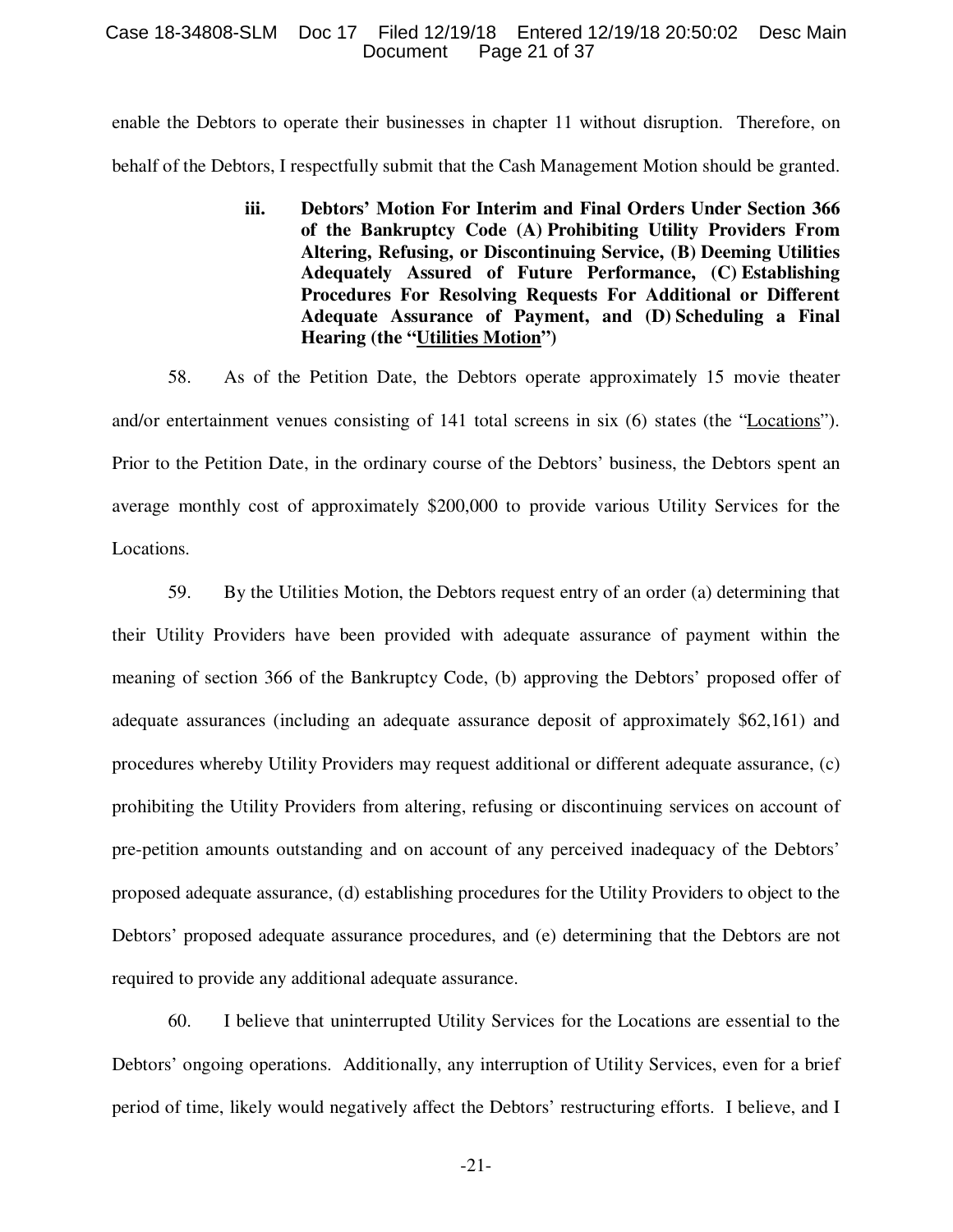#### Case 18-34808-SLM Doc 17 Filed 12/19/18 Entered 12/19/18 20:50:02 Desc Main Page 22 of 37

am, advised that the proposed Procedures and the proposed aggregate Utility Deposit of \$62,161 are necessary in the Chapter 11 Cases because if such measures are not approved, the Debtors could be forced to address numerous requests by the Utility Providers for adequate security in a disorganized manner during the critical first weeks of the Chapter 11 Cases. Moreover, absent the relief sought in the Utilities Motions, a Utility Provider could severely disrupt the Debtors' operations at a particular Location by unilaterally deciding, on or after the  $30<sup>th</sup>$  day following the Petition Date, that it is not adequately protected and threaten to discontinue service or make an exorbitant demand for payment to continue service. Discontinuation of utility service could essentially shut down business at a Location; any significant disruption of operations could put the Chapter 11 Cases in jeopardy.

61. I believe that the relief requested in the Utilities Motion is in the best interests of the Debtors' estates, their creditors, and all parties-in-interest and will enable the Debtors to continue to operate their businesses in chapter 11 without disruption. Accordingly, on behalf of the Debtor, I respectfully submit that the Utilities Motion should be granted.

> **iv. Debtors' Motion for Interim and Final Orders (I) Authorizing the Debtors to (A) Continue Prepetition Insurance Programs, (B) Pay any Prepetition Premiums and Related Obligations, and (C) Renew or Enter Into New Insurance Arrangements; and (II) Granting Related Relief (the "Insurance Motion")**

62. By the Insurance Motion, the Debtors seek entry of an order to continue various pre-petition insurance policies and premium financing agreements covering a variety of matters such as special form property liability, equipment breakdown liability, general liability, umbrella liability, automobile liability, crime liability, network security and broad form privacy liability, and workers' compensation liability (the "Insurance Programs"), and pay all pre-petition and post-petition obligations in respect thereof in the ordinary course of their businesses.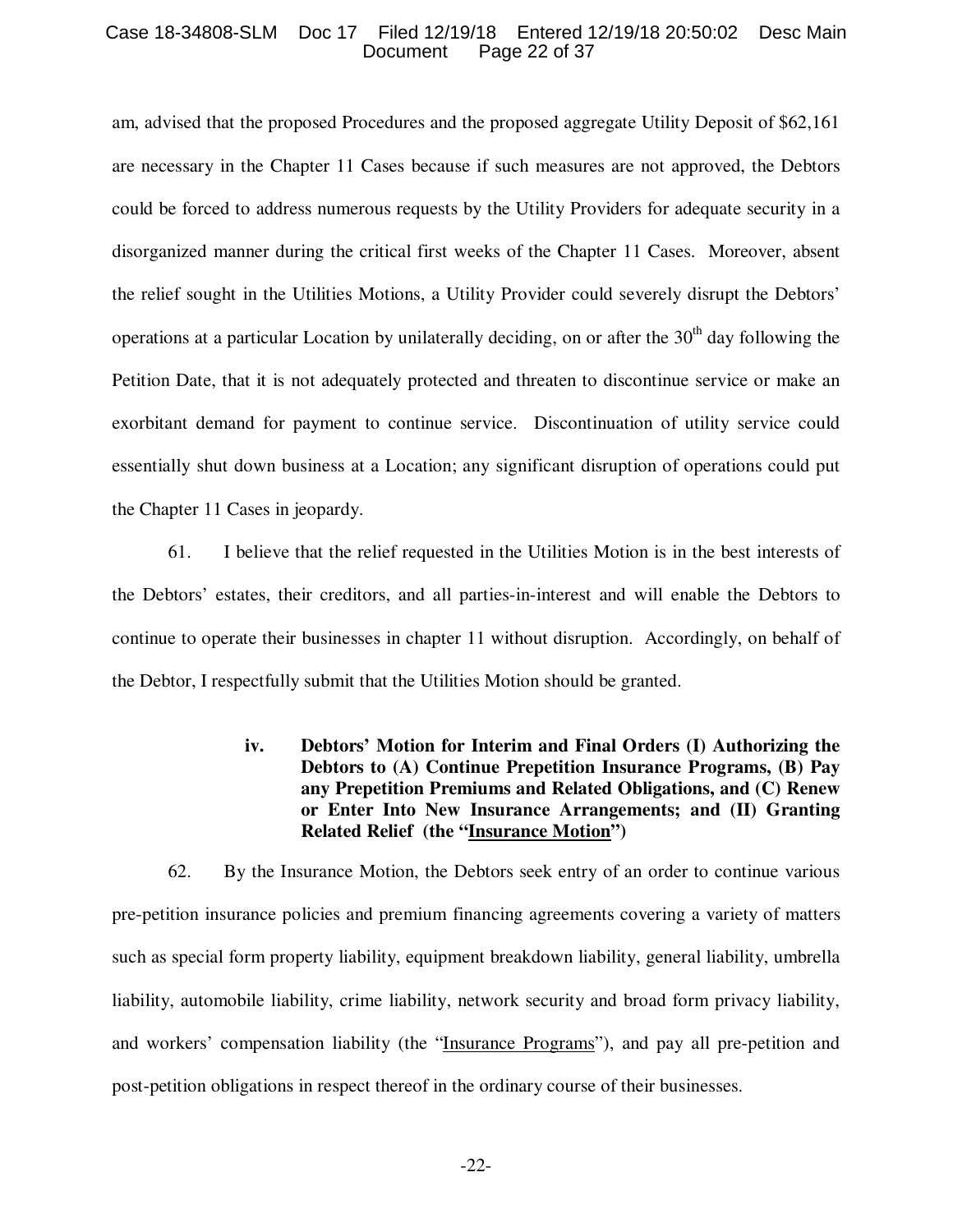#### Case 18-34808-SLM Doc 17 Filed 12/19/18 Entered 12/19/18 20:50:02 Desc Main Page 23 of 37

63. In connection with the day-to-day operations of their business, the Debtors maintain various Insurance Programs and related insurance policies as set forth on a nonexhaustive list attached to the Insurance Motion through several different insurance providers (the "Insurance Providers").

64. The Debtors are required to pay premiums under the Insurance Programs based on a fixed amount established and billed by each Insurance Provider. Depending on the particular Insurance Policy, premiums are either (i) paid in installments over the term of the policy or (ii) pre-paid at a policy's inception or renewal. As of the Petition Date, the Debtors are current on all of their Insurance Programs. However, as set forth in the Insurance Motion, certain obligations under the Insurance Programs may have accrued prepetition that do not become due until after the Petition Date.

65. The total annual premiums under the current Insurance Policies and PFAs are approximately \$1.1 million, including all related fees and charges. The Debtors pay the aggregate amount of approximately \$75,000 per month under the PFAs.

66. The Debtors' general liability and umbrella liability Insurance Policies with respect to the CineBowl and Revolutions businesses expire on January 31, 2019. Therefore, the Debtors intend to renew these policies, and renew the PFA or a similar PFA with respect to such Insurance Policies, shortly after the Petition Date. The Debtors have included the expected costs of renewing these Insurance Policies in their proposed budget.

67. Accordingly, on behalf of the Debtors, I respectfully request that the relief requested in the Insurance Motion be granted to prevent any disruption of the Debtors' Insurance Policies and Insurance Programs and any attendant harm to the Debtors' businesses that such disruption would cause.

-23-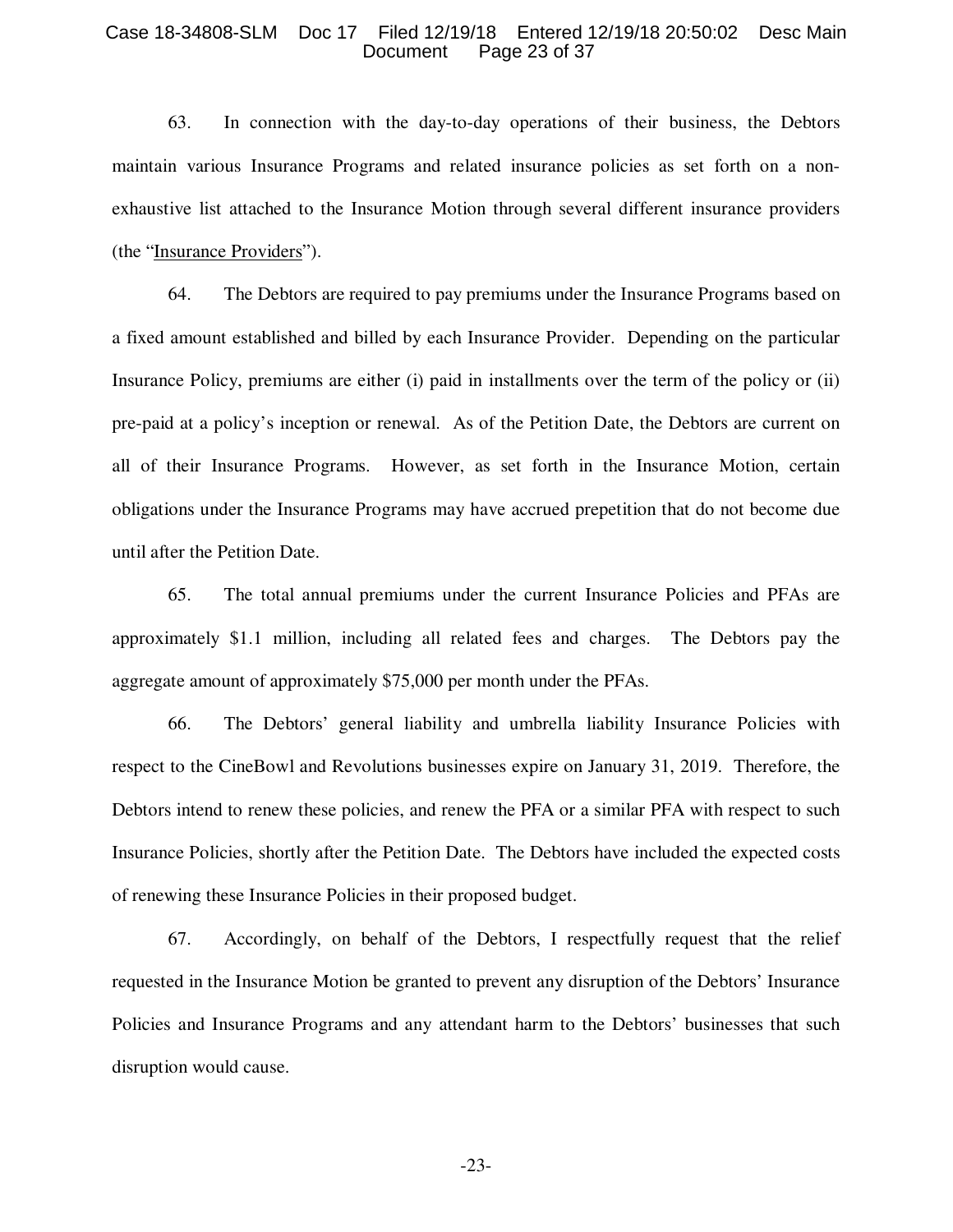## Case 18-34808-SLM Doc 17 Filed 12/19/18 Entered 12/19/18 20:50:02 Desc Main Page 24 of 37

# **v. Debtors' Motion for Entry of Interim and Final Orders (I) Authorizing the Debtors to Pay Certain Prepetition Taxes and Fees in the Ordinary Course of Business and (II) Authorizing Banks and Financial Institutions to Honor and Process Checks and Transfers Related Thereto (the "Tax Motion")**

68. In the Tax Motion, the Debtors request entry of an order authorizing them to pay corporate taxes, income taxes (federal and state), state franchise taxes, sales and use taxes and property taxes on owned and leased property that accrued or arose in the ordinary course of business before the Petition Date. The Debtors estimate that the following approximate amount of taxes and fees in each category, totaling approximately \$1,271,669 in the aggregate, have accrued and remain owing as of the Petition Date:

| Category              | <b>Approximate Amount</b> |
|-----------------------|---------------------------|
| <b>Sales Taxes</b>    | \$912,141.91              |
| Use Taxes             | \$8,035.52                |
| <b>Property Taxes</b> | \$343,991.92              |
| Fees                  | \$7,500                   |

69. The Debtors must continue to pay all taxes and governmental fees when due to continue operating in certain jurisdictions. Failure to pay all taxes and governmental fees (including taxes and fees that arose pre-petition) when due could result in taxing authorities suspending the Debtors' ability to operate, filing liens, and/or seeking relief from the automatic stay to take action against the Debtors. In many jurisdictions, certain taxes, such as sales taxes, are collected in trust for the applicable taxing authorities. Moreover, many jurisdictions may seek to impose liability on the Debtors' directors and officers for unpaid taxes, distracting the Debtors' key management personnel from the Debtors' reorganization efforts at a time when their commitment to the Debtors is most critical.

70. The relief the Debtors seek in the Tax Motion will enable the Debtors to continue to operate their business during the Chapter 11 Cases uninterrupted. Accordingly, to prevent

-24-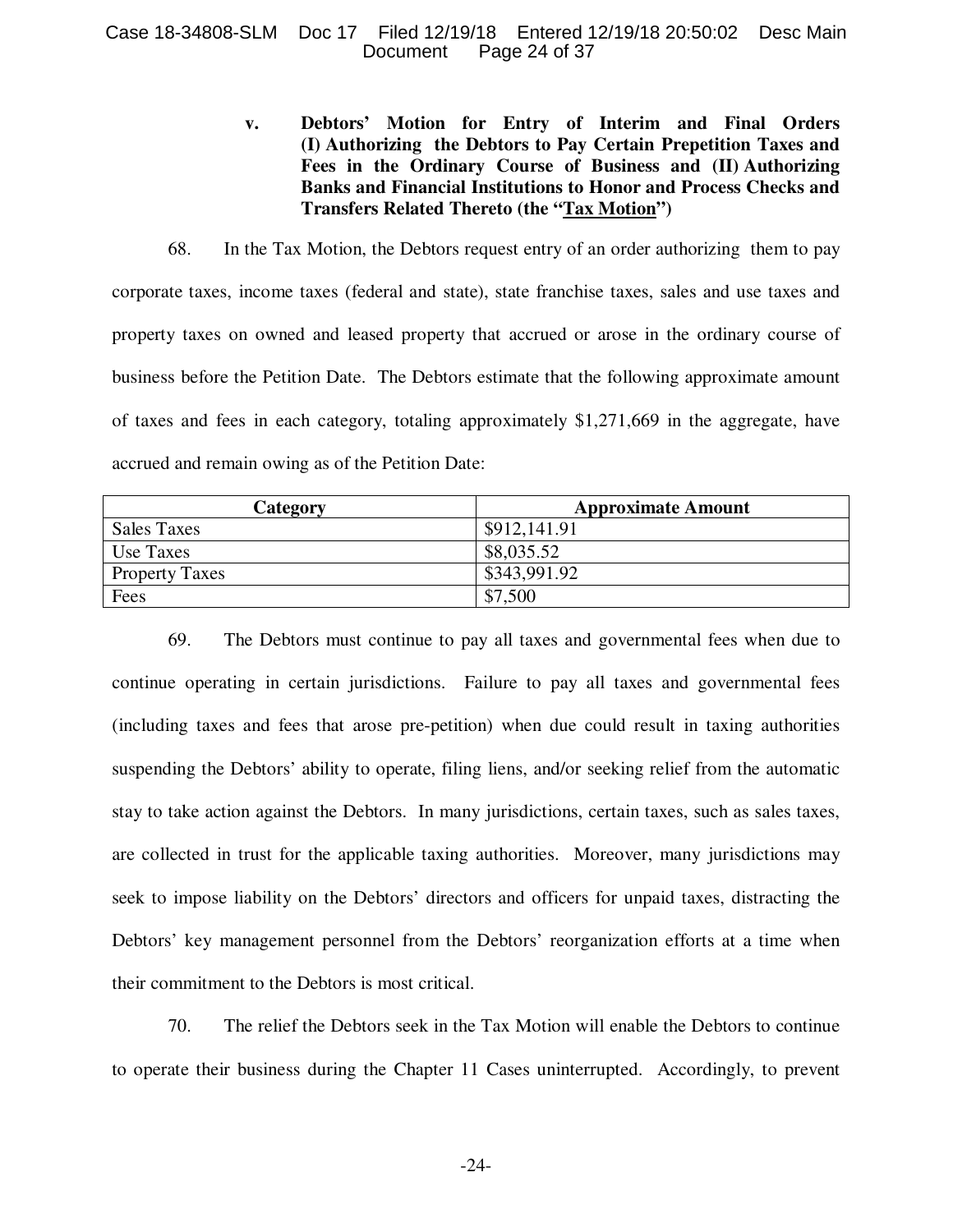## Case 18-34808-SLM Doc 17 Filed 12/19/18 Entered 12/19/18 20:50:02 Desc Main Page 25 of 37

immediate, irreparable harm to the Debtors' business, I believe that the relief requested in the Tax Motion is in the best interests of the Debtors and their estates and creditors and all other parties-in-interest in the Chapter 11 Cases and, therefore, should be granted.

> **vi. Debtors' Motion for Interim and Final Orders (I) Authorizing Payment of Prepetition Claims of Certain Critical Vendors and (II) Authorizing Banks to Honor and Process Checks and Electronic Transfer Requests Related Thereto (the "Critical Vendor Motion")**

71. The Debtors, with the assistance of their advisors, have spent significant time reviewing and analyzing their books and records and consulting industry advisors to identify certain critical business relationships and/or suppliers of goods and services (the "Critical Vendors"), $3$  the loss of which could immediately and irreparably harm their businesses, shrink their market share, reduce their enterprise value, and/or significantly impair their going-concern viability.

72. In an exercise of their business judgment, the Debtors have determined that continuing to receive goods and services from the Critical Vendors is necessary to operate and restructure their business as a going concern and to maximize value. If granted discretion to satisfy Critical Vendor Claims as requested in this Motion, the Debtors will assess, on a case by case basis, the benefits to the estates of paying Critical Vendor Claims, and pay such claim only to the extent the estate will benefit. Without this relief, the Debtors believe that the Critical Vendors may cease providing goods and services to the Debtors or otherwise take action to impede the Debtors' restructuring—a result that could be devastating for the Debtors and their stakeholders.

 $\overline{a}$ 

<sup>&</sup>lt;sup>3</sup> The Debtors will provide the list of Critical Vendors to the DIP Lenders and counsel to the Official Committee of Unsecured Creditors (if any) appointed in these Chapter 11 Cases upon agreement from such parties that such information will be treated as confidential.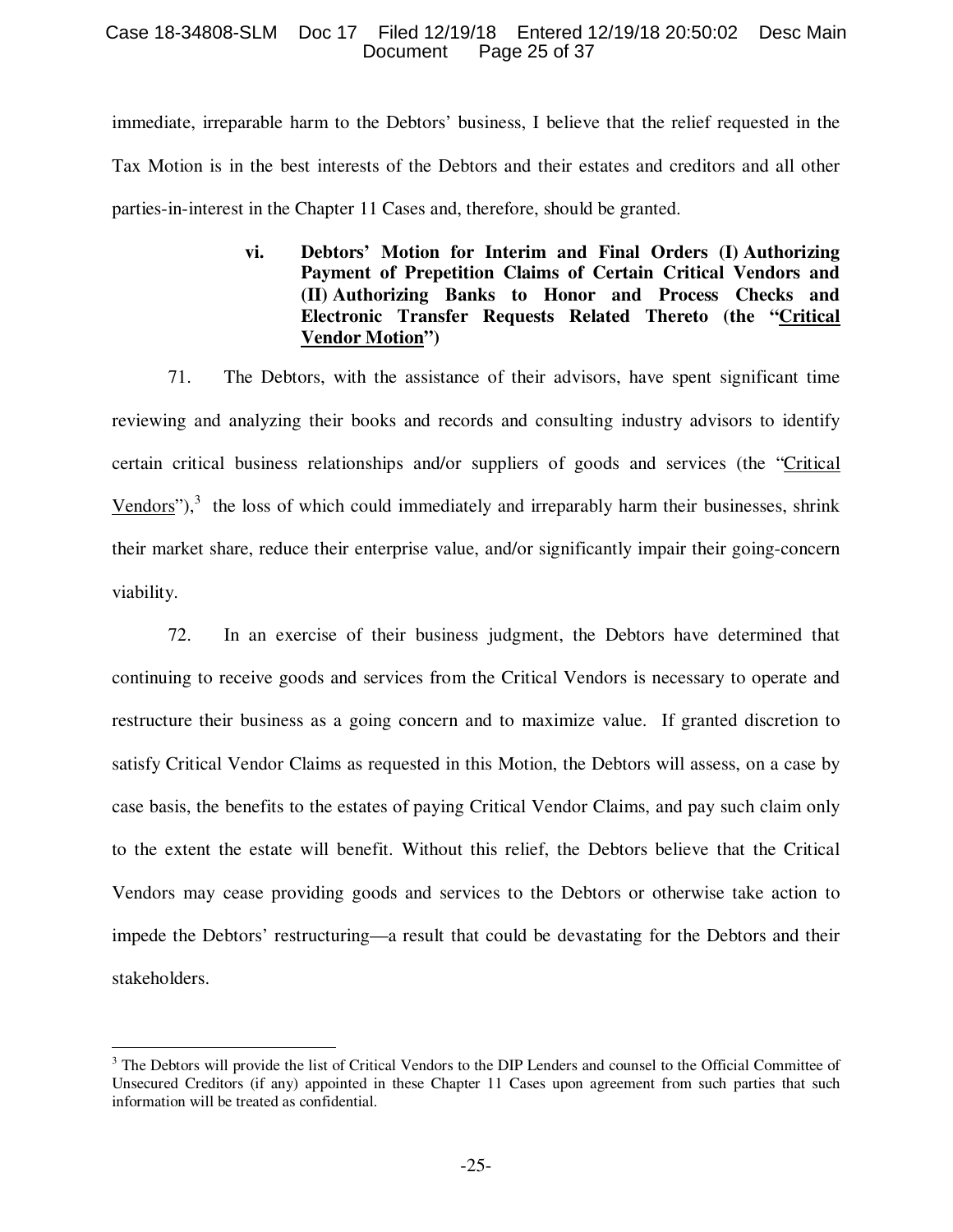#### Case 18-34808-SLM Doc 17 Filed 12/19/18 Entered 12/19/18 20:50:02 Desc Main Page 26 of 37

73. The Debtors' businesses depend on, among other things, their ability to retain their vendors and service providers and to maintain their reputation and customer loyalty within their respective movie theater industry. By this Motion, the Debtors seek entry of an order granting them authority to make payments on account of the prepetition claims of the Critical Vendors (the "Critical Vendor Claims"), not to exceed an aggregate amount of \$100,000 on an interim basis (the "Interim Critical Vendor Claims Cap"), and \$300,000 on a final basis (the "Final Critical Vendor Claims Cap," and together with the Interim Critical Vendor Claims Cap, the "Critical Vendor Claims Caps").

74. The Debtors have categorized their Critical Vendors into one group for purposes of the Critical Vendor Motion and seek interim and final caps on payments to such Critical Vendors on account of their prepetition claims. The Debtors have Critical Vendors on account of operational vendor arrangements with the Debtors as well with film studios for the provision of movies to be shown at the various locations.

75. The Debtors seek authority to pay, in their sole discretion and business judgment, all or a portion of the Critical Vendor Claims. The Final Critical Vendor Claims Cap represents the Debtors' estimate of the maximum amount needed to pay the Critical Vendor Claims. Of this amount, the Debtors estimate the maximum amount needed to pay Critical Vendor Claims before the final hearing on the Critical Vendor Motion is \$100,000. The Final Critical Vendor Claims Cap represents the Debtors' best estimate as to how much must be paid to such creditors to continue an uninterrupted supply of critical goods and services; the Debtors may pay less than the requested amount. The Debtors further request that the Court grant the Debtors the authority to allocate the foregoing amounts at the Debtors' discretion without prejudice to seek additional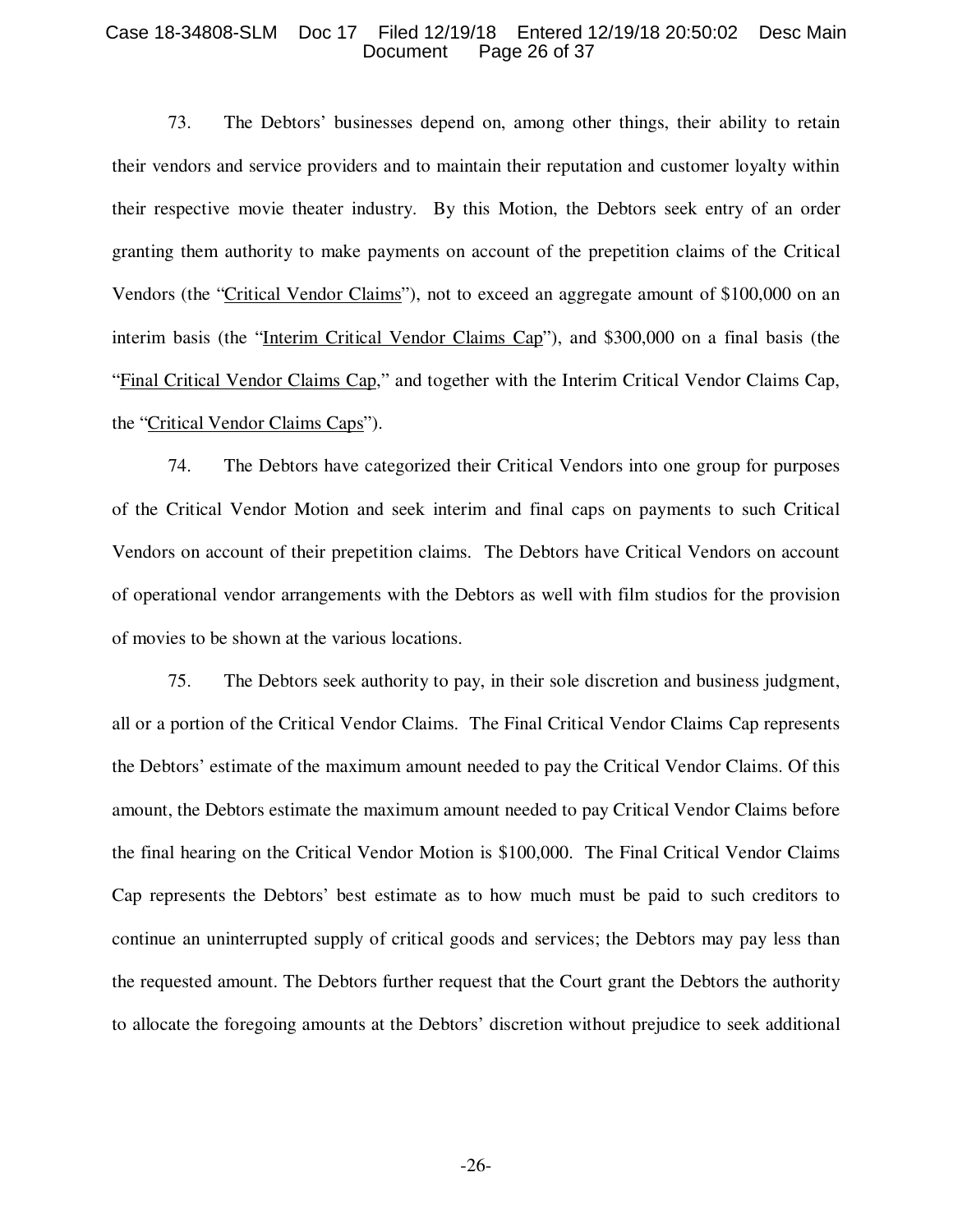### Case 18-34808-SLM Doc 17 Filed 12/19/18 Entered 12/19/18 20:50:02 Desc Main Page 27 of 37

relief on an emergency basis, and subject to an agreement to receive terms consistent with Customary Trade Terms from the Critical Vendors.

76. I believe that the viability to pay Critical Vendors and the continued availability of trade credit as requested in the Critical Vendor Motion will enable the Debtors to maximize the value of their businesses, and avoid the termination of business by the Critical Vendors and the resulting need for increased funding that would ultimately impede the Debtors' ability to operate. The authority to pay the Critical Vendor Claims on the terms set forth in the Critical Vendor Motion is therefore in the best interests of the Debtors, their estates, customers, and creditors. Accordingly, on behalf of the Debtors, I respectfully request that the relief requested in the Critical Vendor Motion be granted.

> **vii. Debtors' Motion for Interim and Final Orders (I) Authorizing, but not Directing, the Debtors to Honor Certain Prepetition Obligations to Customers and to Continue, Renew, Replace, Modify, Implement, or Terminate Customer Programs in the Ordinary Course of Business, and (II) Authorizing and Directing Financial Institutions to Honor all Related Checks and Electronic Payment Requests (the "Customer Programs Motion")**

77. In the ordinary course of their business, the Debtors engage in certain marketing and sales practices that are, among other things, targeted to develop and sustain positive reputations for each of the various locations in which the Debtors' businesses are located, and designed to attract new customers to the Debtors' businesses and enhance loyalty and sales among the Debtors' existing customer base. These sales and practices include the sale and honoring of prepaid gift certificates (collectively, the "Gift Cards"), the sale of and honoring of prepaid goods and services at a discount to the purchasing customer (collectively, the "Prepaid Discounts"), the acceptance and honoring of customer deposits for events (the "Customer Deposits"), the maintenance of a point-based loyalty program (the "Loyalty Program"), and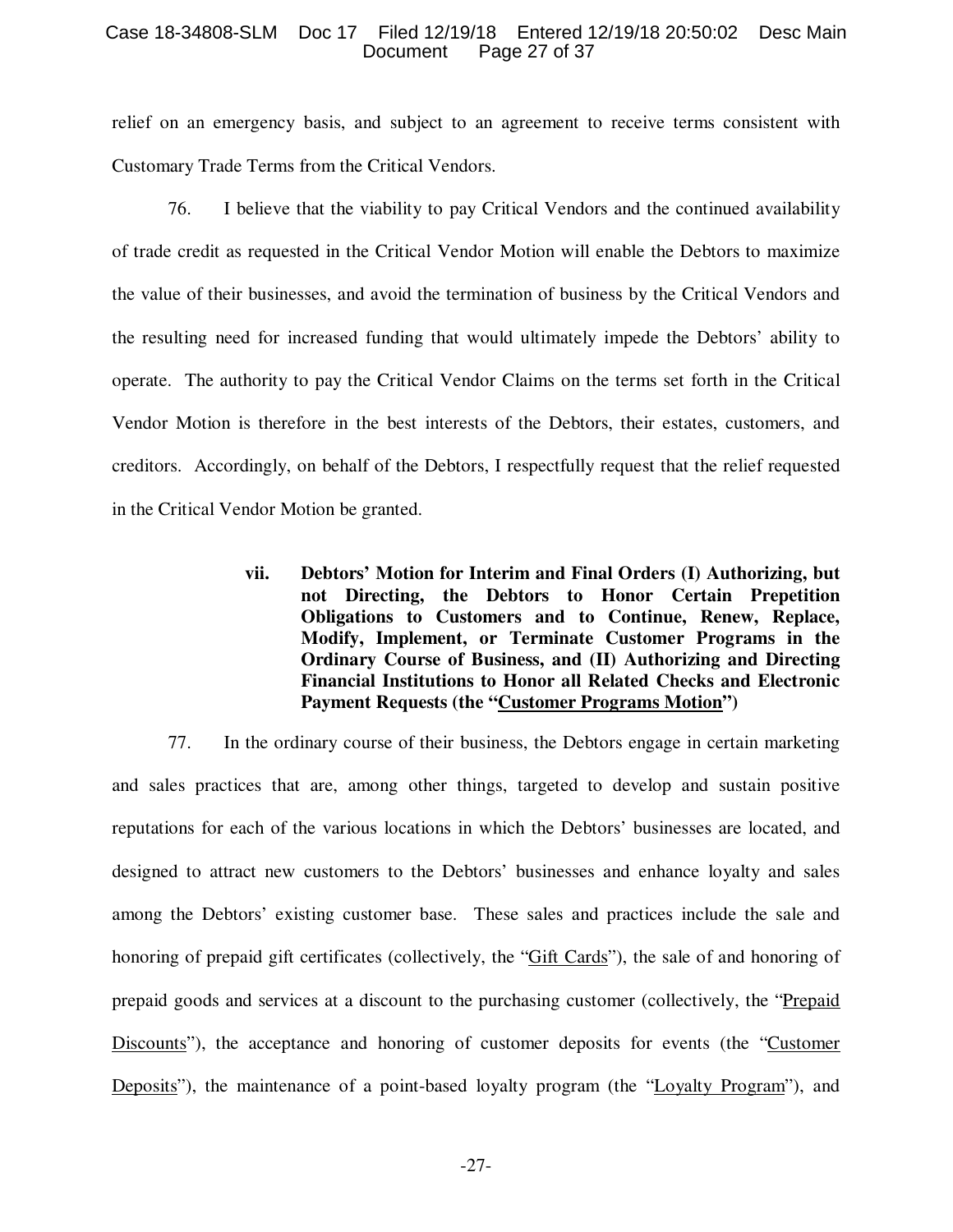#### Case 18-34808-SLM Doc 17 Filed 12/19/18 Entered 12/19/18 20:50:02 Desc Main Page 28 of 37

certain other miscellaneous programs (collectively with the Gift Cards, Prepaid Discounts, Customer Deposits, and Loyalty Program, the "Customer Programs").

78. By the Customer Programs Motion, the Debtors seek entry of an order (i) authorizing, but not directing, the Debtors to honor certain pre-petition obligations to customers, and continue, renew, replace, modify, implement new, and/or terminate their Customer Programs in the ordinary course of business without further application to the Court, and (ii) authorizing and directing financial institutions to receive, process, honor, and pay all checks presented for payment and electronic payment requests to the foregoing.

#### **(a) Gift Cards**

79. The Debtors sell Gift Cards to customers, which are prepaid and redeemable for movie tickets, as well as concessions and food purchases, at the Debtors' various business locations. As of the Petition Date, the aggregate amount of Gift Cards outstanding is approximately \$210,000. The outstanding Gift Cards constitute potential non-cash obligations of the Debtors.

#### **(b) Prepaid Discounts**

80. The Debtors provide certain Prepaid Discounts in order to help incentivize and maximize sales. These Prepaid Discounts consist primarily of the Debtors' "Super Saver" program that allows customers to purchase tickets in bulk and in advance at a discount from the Debtors' standard prices. The aggregate amount of outstanding Prepaid Discounts as of the Petition Date is approximately \$50,000.

#### **(c) Customer Deposits**

81. The Debtors permit customers to reserve space in their various business locations for the purposes of hosting group events (such as birthday or holiday parties). Therefore, in the

-28-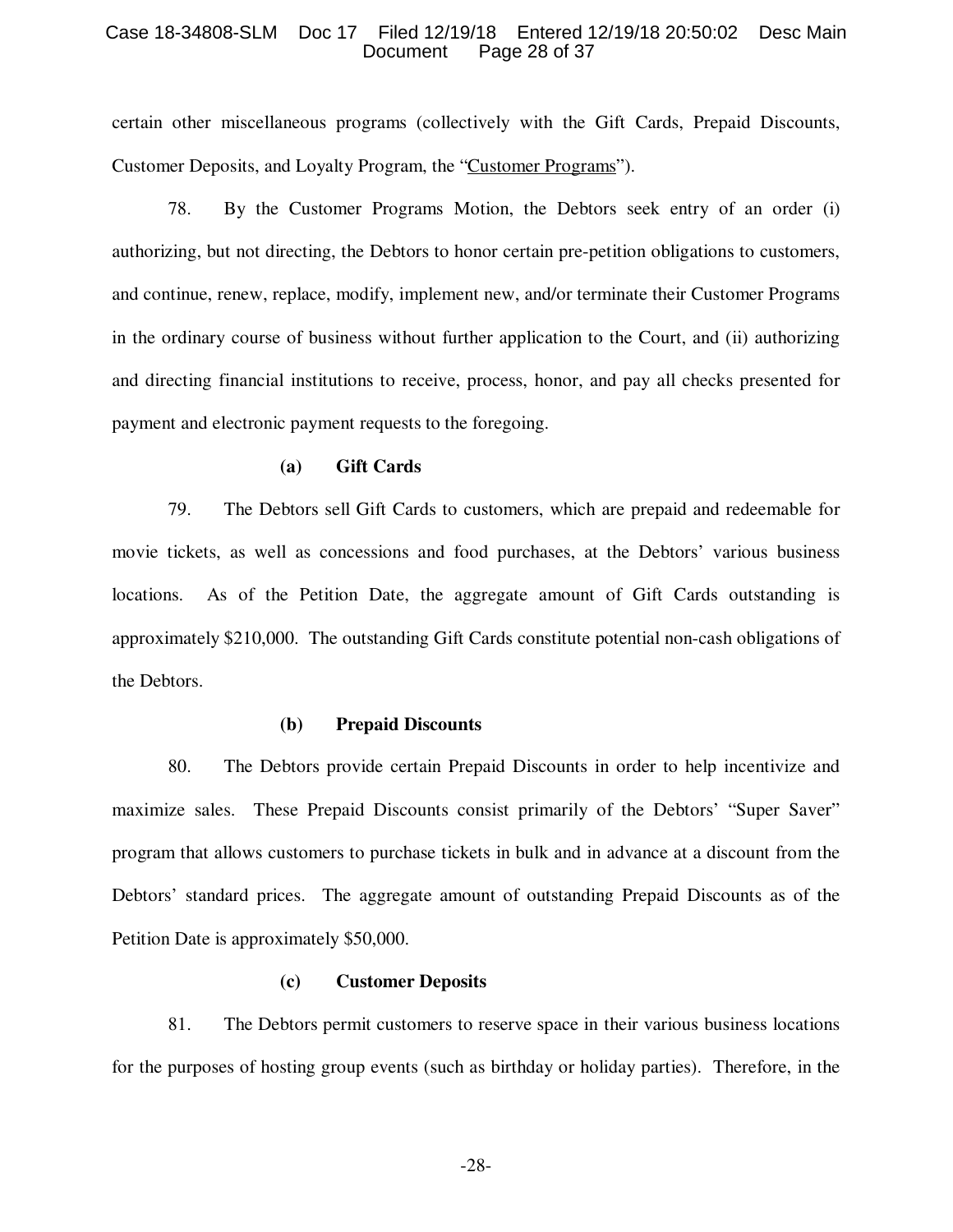#### Case 18-34808-SLM Doc 17 Filed 12/19/18 Entered 12/19/18 20:50:02 Desc Main Page 29 of 37

ordinary course of business, the Debtors' customers deposit money with the Debtors to reserve future goods and services in connection with such events. As of the Petition Date, the aggregate amount of pending Customer Deposits is approximately \$100,000.

#### **(d) Loyalty Program**

82. Additionally, the Debtors maintain a Loyalty Program under which certain customers receive "points" in connection with their purchases of the Debtors' goods and services, and these points can be redeemed in exchange for discounted, or free, movie tickets and concession items. The Debtors believe that the aggregate amount of liability or obligations in connection with the Loyalty Program is not material.

## **(e) Other Customer Programs**

83. In the ordinary course of business, in addition to the foregoing Customer Programs, the Debtors engage in various other programs including discounts and offers to their employees, and periodic discounts available to the public. Although the Debtors do not believe they have any outstanding pre-petition obligations in connection with these Customer Programs, the Debtors, out of an abundance of caution, request authority to continue to honor any obligations related to these programs post-petition in the ordinary course of business, regardless of when they may be deemed to arise.

84. I believe that the continuance of the Customer Programs in the ordinary course of business and the authority to satisfy pre-petition obligations relating thereto are essential to facilitate the Debtors' transition into chapter 11, maintain customer confidence and trust, and enable the Debtors to successfully undergo the chapter 11 reorganization process. Accordingly, on behalf of the Debtors, I respectfully submit that the Customer Programs Motion should be granted.

-29-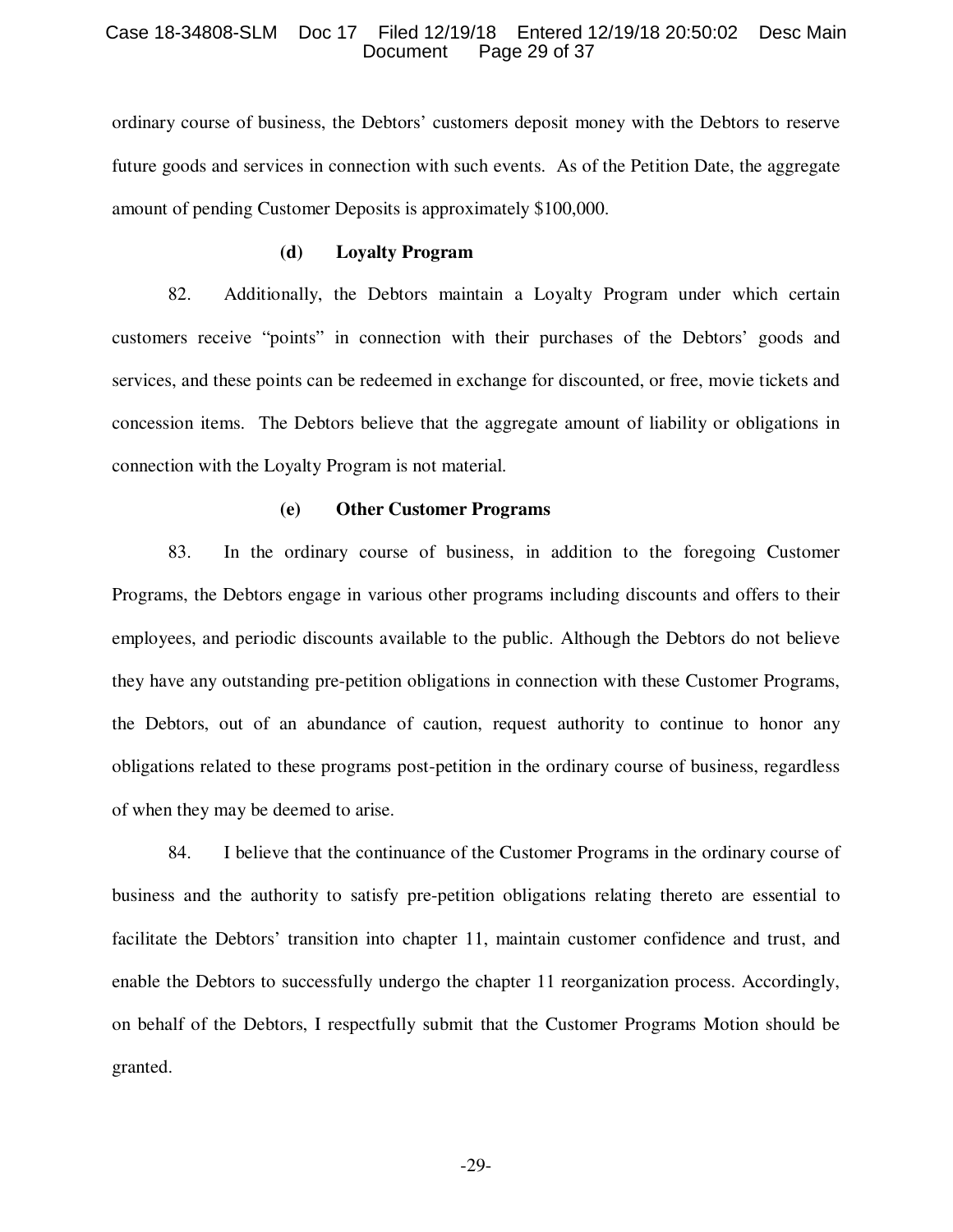#### Case 18-34808-SLM Doc 17 Filed 12/19/18 Entered 12/19/18 20:50:02 Desc Main Page 30 of 37

**viii. Debtors' Motion for Interim and Final Orders (I) Authorizing Use of Cash Collateral Pursuant to 11 U.S.C. § 363, (II) Granting Adequate Protection Pursuant to 11 U.S.C. §§ 361 and 363, (III) Authoring the Debtors to Obtain Postpetition Financing Pursuant to 11 U.S.C. §§ 105(a), 362, and 364(c) and (d), (IV) Granting Liens and Superpriority Claims to the DIP Lenders Pursuant to 11 U.S.C. § 364(c), (V) Modifying the Automatic Stay, and (VI) Scheduling a Final Hearing Pursuant to Bankruptcy Rule 4001 (the "Financing Motion")** 

85. Subject to Court approval, the Debtors have negotiated and reached an agreement to enter into the DIP Facility that consists of a senior secured, superpriority, post-petition delayed draw term loan facility of up to \$5,500,000 on a final basis. The Debtors seek authority to draw up to \$1,000,000 of the DIP Facility on an interim basis. Upon entry of the Final Order, all Existing Protective Advances outstanding under the Senior Loan Document shall be deemed obligations under the DIP Facility.

86. The Debtors intend to use the Chapter 11 Cases to deleverage their balance sheets, restructure their debt obligations, and propose a feasible plan or reorganization, the terms of which are incorporated into a RSA entered into between and among FEG, the Subsidiary Guarantors, the Senior Agent, the Senior Lenders, the Subordinated Lenders, and the Securities Holders. The Debtors intend to file a motion to assume the RSA within two days after the Petition Date. Pursuant to the RSA, the Plan must be filed within 28 days after the Petition Date. Pending the filing of a Plan, the Debtors intend to operate their businesses in the ordinary course by continuing to retain and pay their employees and provide high level service to their customers.

87. The Debtors, however, do not have sufficient unencumbered cash or other assets to continue to operate their businesses during these Chapter 11 Cases or to effectuate the restructuring transactions provided for in the RSA. The Debtors will be immediately and irreparably harmed if they are not granted the authority to use the Cash Collateral of the Senior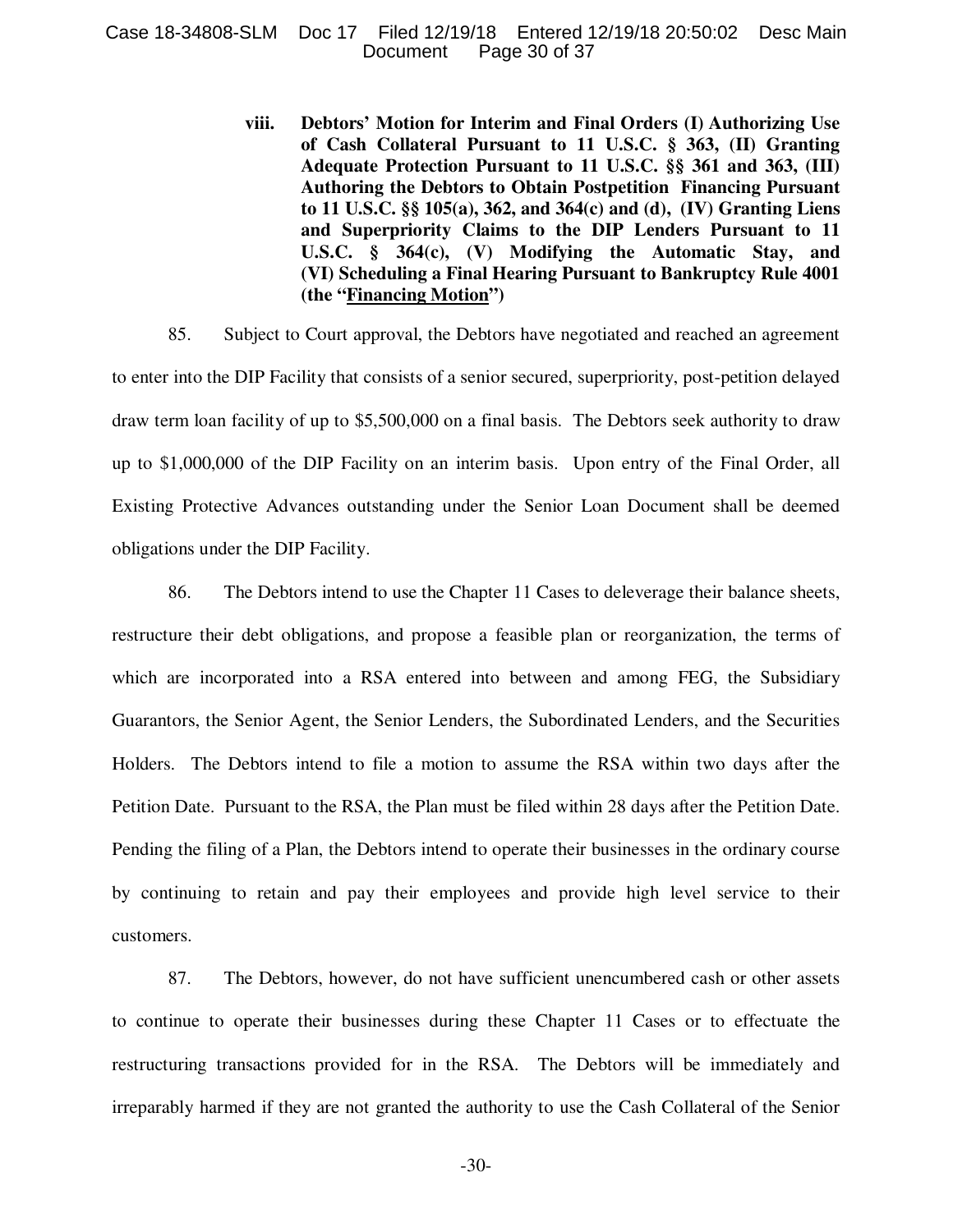#### Case 18-34808-SLM Doc 17 Filed 12/19/18 Entered 12/19/18 20:50:02 Desc Main Page 31 of 37

Lenders and Subordinated Lenders, and to obtain post-petition financing from the DIP Lenders in accordance with the terms of the DIP Credit Agreement. Significantly, the Senior Lenders, owed approximately \$31,000,000 as of the Petition Date (inclusive of Existing Protective Advances totaling approximately \$4,527,008), have refused to consent to the priming of their prepetition secured claims and the Debtors believe for a variety of reasons that a priming fight is not realistic due to the dire financial condition of the Debtors. Accordingly, the relief sought in the Financing Motion is necessary in order to permit, among other things, the orderly continuation of the Debtors' businesses, the ability to fund payroll and payroll taxes, the maintenance of their relations with vendors and suppliers, satisfaction of their working capital needs, as well as the ability to pay taxes, and to pay for inventory, supplies, overhead, insurance and other necessary ordinary course expenses. The Debtors' access to sufficient working capital and liquidity made available through the use of Cash Collateral, incurrence of new indebtedness under the DIP Facility, and other financial accommodations, is vital to the preservation and maintenance of the going concern value of the Debtors and to a successful reorganization of the Debtors pursuant to the terms of the RSA.

88. While the Senior Lenders have continued to fund the Debtors' substantial cash shortfalls while the parties negotiated a consensual restructuring, the Senior Lenders have refused to make any additional new money advances without the protections afforded under the Bankruptcy Code. Absent use of Cash Collateral and the additional funds provided by the DIP Financing, the Debtors project that they will run out of cash to operate within days. In fact, in the days and weeks leading to the Petition Date, the Senior Lenders agreed to extend \$800,000 of Existing Protective Advances to preserve the value of the estate assets that are necessary for the reorganization (e.g., the payment of rent on certain cash flow positive properties, the funding of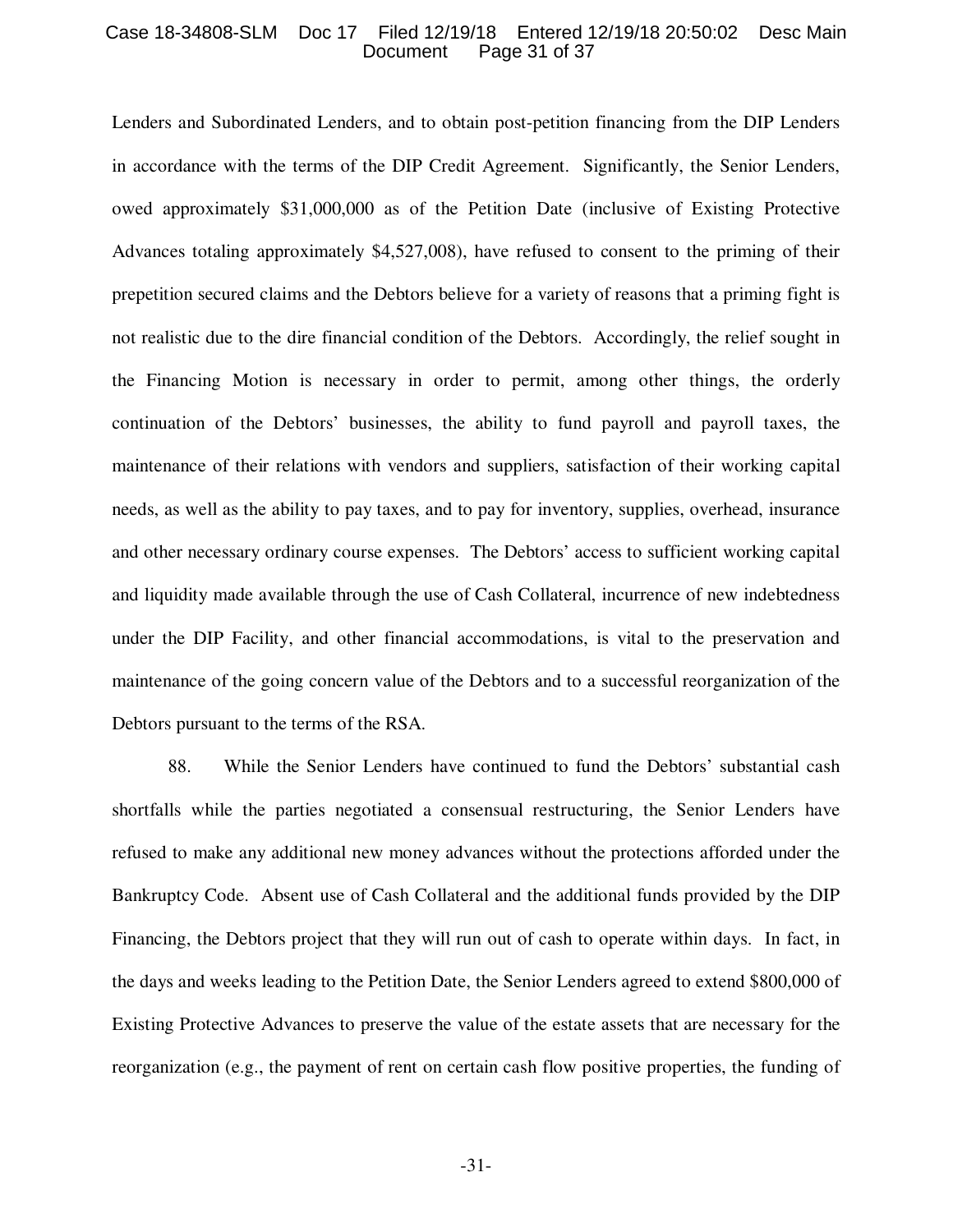#### Case 18-34808-SLM Doc 17 Filed 12/19/18 Entered 12/19/18 20:50:02 Desc Main Page 32 of 37

payroll, and required payments to film studios). The Senior Lenders provided these Existing Protective Advances on the condition that the Existing Protective Advances would be repaid as part of the DIP Facility. Given the Debtors' immediate need for the Existing Protective Advances in order to avoid a disruption in their operations and inability to obtain similar financing from other sources that would not have required the repayment of such advances, the Debtors determined that agreeing to such terms was reasonable and necessary to the continued operation of their businesses. The Debtors require the continued use of Cash Collateral to fund their operations with any shortfall in funds provided for by the DIP Financing. It is critical that the Debtors have sufficient funding to meet their ordinary course and bankruptcy-related administrative expense obligations in order to effectuate an orderly reorganization, especially in the crucial holiday/Christmas season. I believe that the DIP Financing, together with the continued use of Cash Collateral, will enable the Debtors to meet all of their obligations in these Chapter 11 Cases.

89. Given the Debtors' existing capital structure and financial condition, they were unable to obtain adequate unsecured credit allowable under section  $503(b)(1)$  of the Bankruptcy Code as an administrative expense. The Debtors were also unable to obtain secured credit allowable under sections  $364(c)(1)$ ,  $364(c)(2)$  and  $364(c)(3)$  of the Bankruptcy Code without granting the DIP Lenders, subject to the Carve Out, the DIP Liens and the DIP Superpriority Claims under the terms and conditions set forth in the DIP Credit Agreement and Interim Order.

90. After good faith arm's length negotiations with respect to the terms and conditions of the DIP Financing, and after making a reasonable effort to solicit proposals from other potential DIP lenders, the Debtors concluded, in an exercise of their sound business judgment, that the financing to be provided by the DIP Lenders pursuant to the terms of the DIP

-32-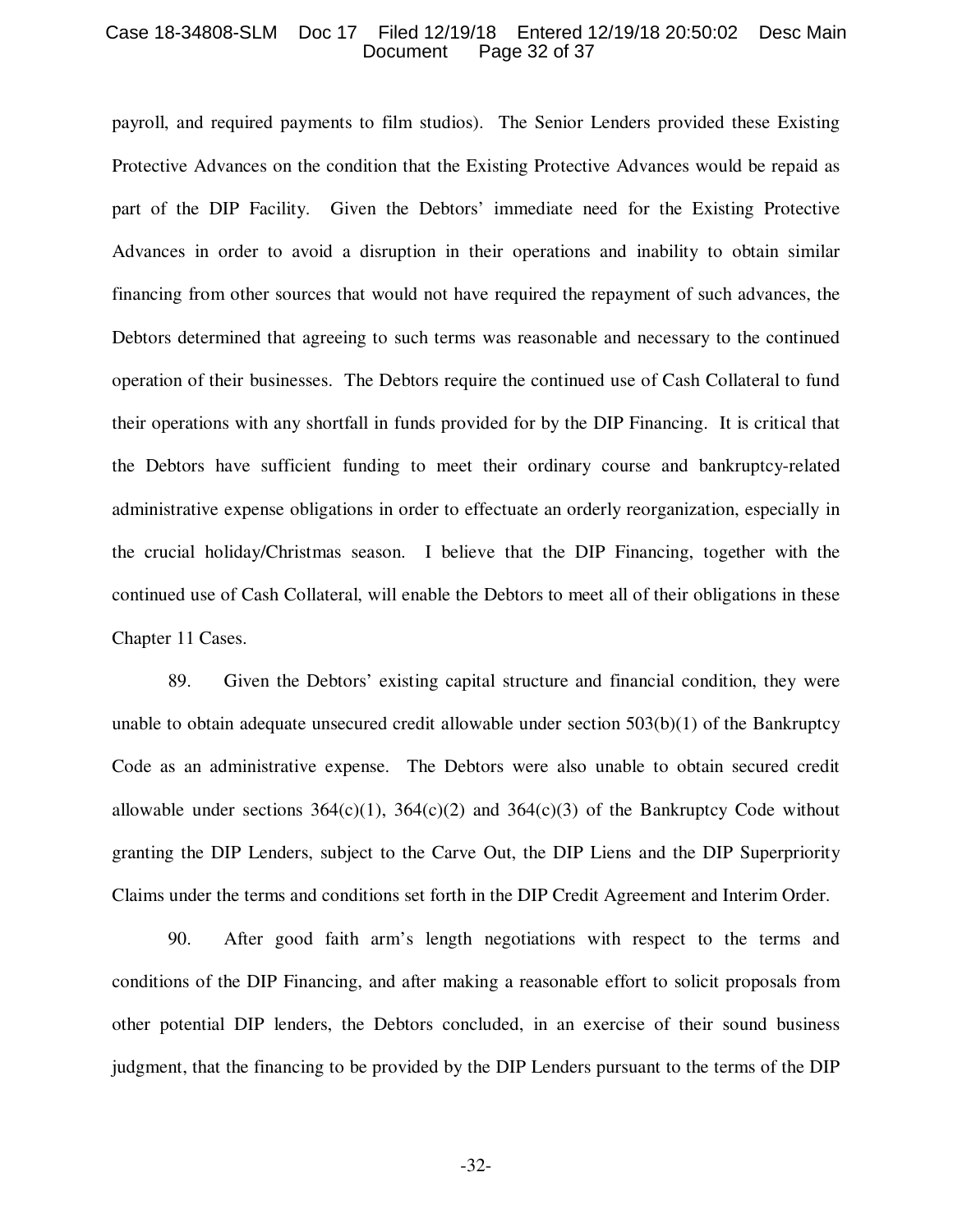#### Case 18-34808-SLM Doc 17 Filed 12/19/18 Entered 12/19/18 20:50:02 Desc Main Page 33 of 37

Credit Agreement and the Interim Order clearly represents the most favorable – and due to their current financial issues likely only – terms and adequate source of financing presently available to the Debtors.

91. The Debtors sought proposals for alternative financing from 12 sources of financing including hedge funds and private equity funds. However, not one of the proposed funding sources that was contacted made a proposal to provide alternative financing. This is likely due to the lack of equity in the Debtors' assets and operations, the fact that the Senior Lenders refused to consent to priming of their secured claims, and the fact that the DIP Financing being provided by the DIP Lenders does not come with any attendant fees.

92. For the foregoing reasons, I believe that the terms and conditions of the DIP Financing and the use of Cash Collateral are fair, reasonable, and negotiated in good faith and at arms' length after extensive efforts to obtain the most advantageous post-petition financing. The Debtors and their advisors have determined, in their reasonable business judgment, that the DIP Financing is the best financing option available under the present circumstances. I further believe that the relief requested in the Financing Motion is in the best interests of the Debtors' estates, their creditors, and all other parties-in-interest, and will enable the Debtors to operate their businesses in chapter 11 without disruption. On behalf of the Debtors, I respectfully submit that the Court should (a) approve the immediate access to the DIP Financing and use of Cash Collateral on an interim basis pursuant to the proposed Interim DIP Order and (b) enter the Final DIP Order at the Final Hearing.

#### **V. CONCLUSION**

93. The relief sought in the various First Day Pleadings would allow the Debtors to, among other things: (i) obtain certain operational relief and establish various administrative

-33-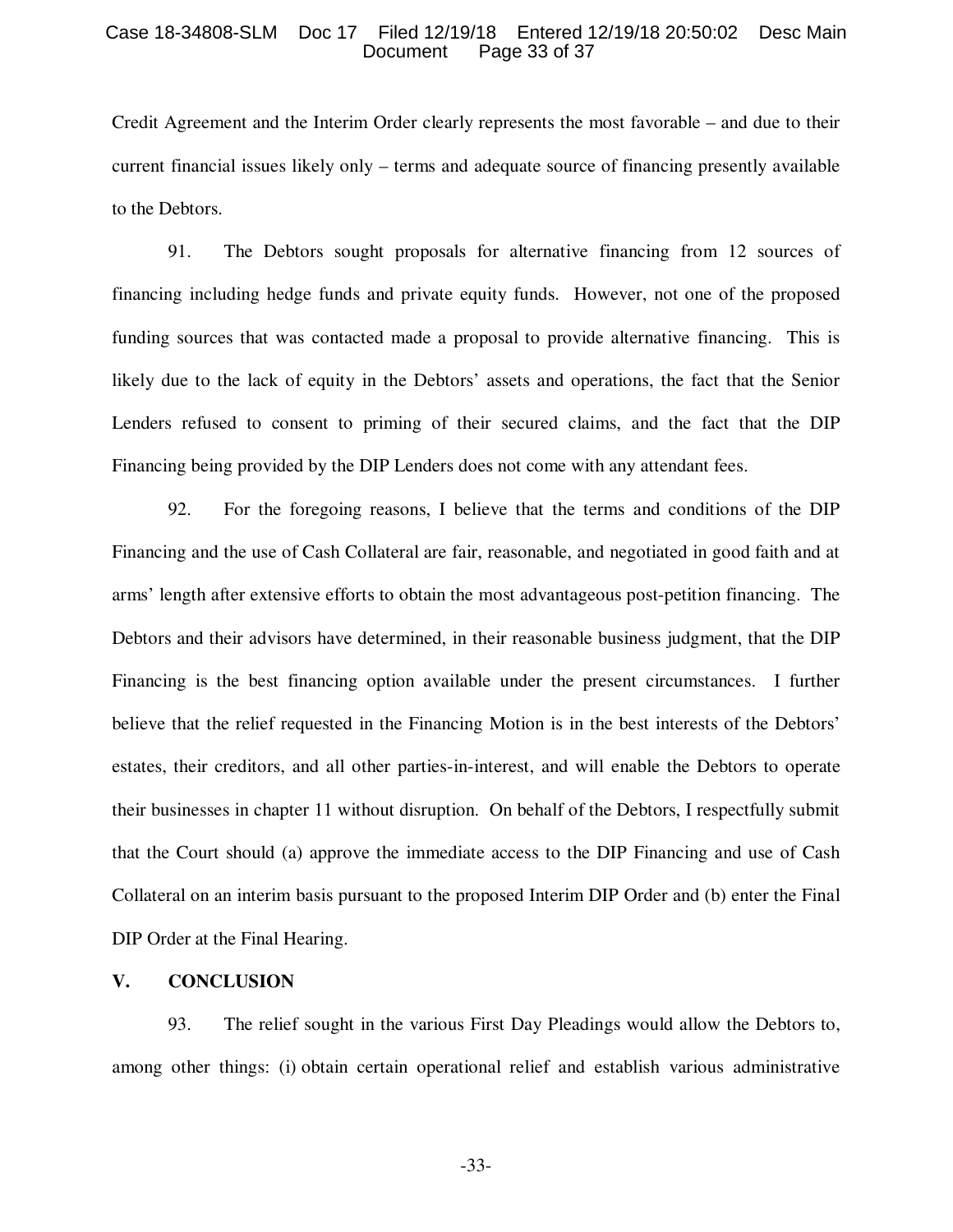#### Case 18-34808-SLM Doc 17 Filed 12/19/18 Entered 12/19/18 20:50:02 Desc Main Page 34 of 37

procedures to promote a seamless transition into bankruptcy, and (ii) obtain debtor-in-possession financing and use cash collateral in order to fund the Debtors' business operations and the administration of these Chapter 11 Cases.

94. I have reviewed each of the First Day Pleadings and I believe the Debtors would suffer immediate and irreparable harm absent the ability to continue their business operations as sought in the First Day Pleadings. In my opinion, approval of the relief sought in the First Day Pleadings will be critical to maintaining the stability of the Debtors' business operations, preserving value, and allowing the Debtors to focus their efforts on the restructuring and the shedding of underperforming leases/locations. Unless this "first day" relief is granted, I believe the Debtors' business operations will suffer significant adverse, immediate, and irreparable consequences.

95. Several of the First Day Pleadings request authority to pay certain pre-petition claims. I am told by the Company's advisors that Bankruptcy Rule 6003 provides, in relevant part, that the Court shall not consider motions to pay pre-petition claims during the first twentyone days following the filing of a chapter 11 petition "except to the extent relief is necessary to avoid immediate and irreparable harm." In light of this requirement, the Debtors intentionally narrowly tailored their requests for immediate authority to pay certain pre-petition claims to only those circumstances where the failure to pay such claims would cause immediate and irreparable harm to the Debtors and their estates. Accordingly, certain requests for relief will be deferred for consideration at a later hearing.

96. Accordingly, for the reasons stated herein and in each of the First Day Pleadings, I respectfully request that each First Day Pleading be granted in its entirety, together with such other and further relief as this Court deems just and proper.

-34-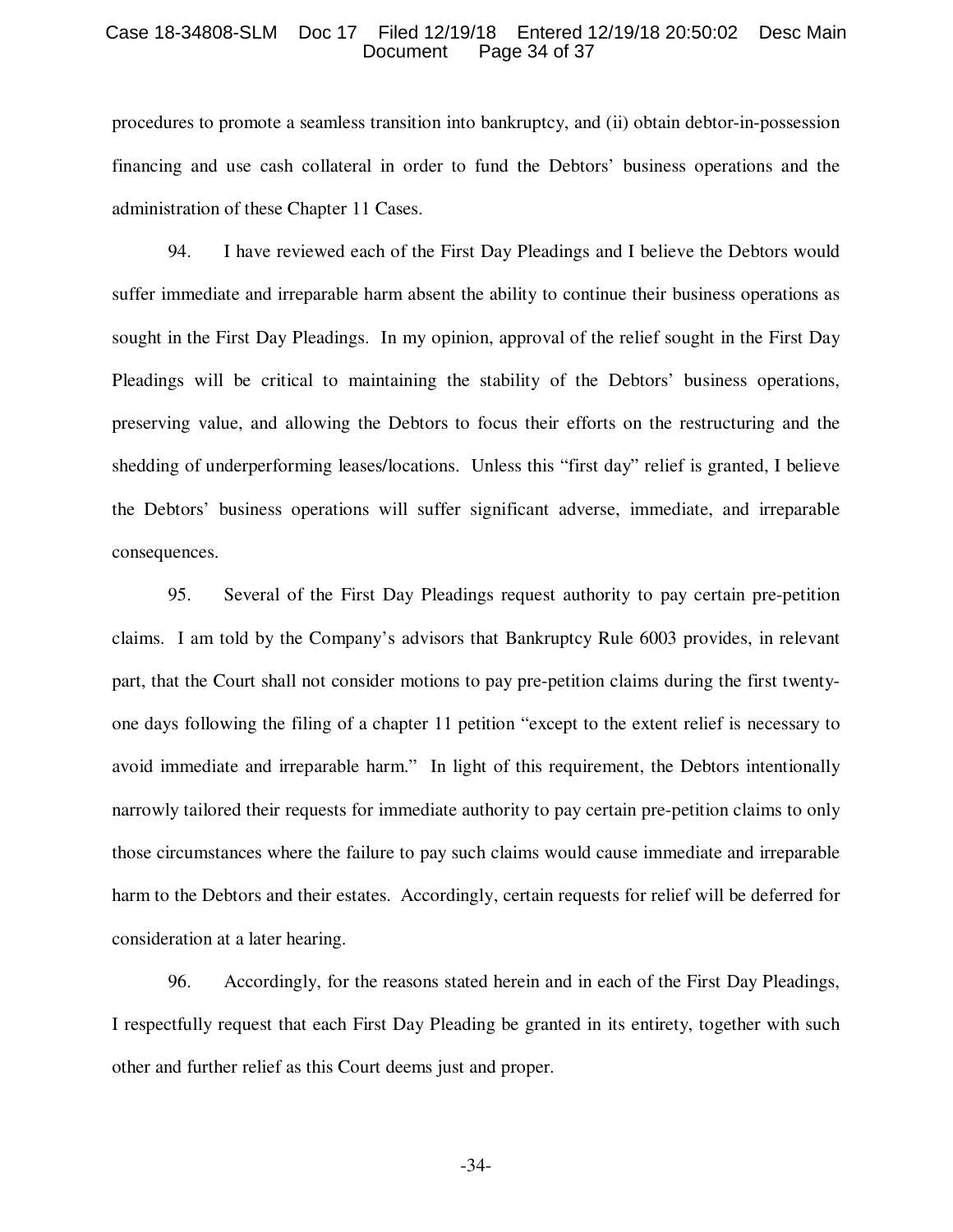# Case 18-34808-SLM Doc 17 Filed 12/19/18 Entered 12/19/18 20:50:02 Desc Main Page 35 of 37

I certify under penalty of perjury that, to the best of my knowledge, information and belief, the statements set forth in this Declaration are true and correct.

> **Frank Theatres Bayonne/South Cove, LLC,** *et al.***,**  *Chapter 11 Debtors and Debtors in Possession*

Dated: December 19, 2018 By: *Isl Christopher Lang* 

Christopher Lang Chief Restructuring Officer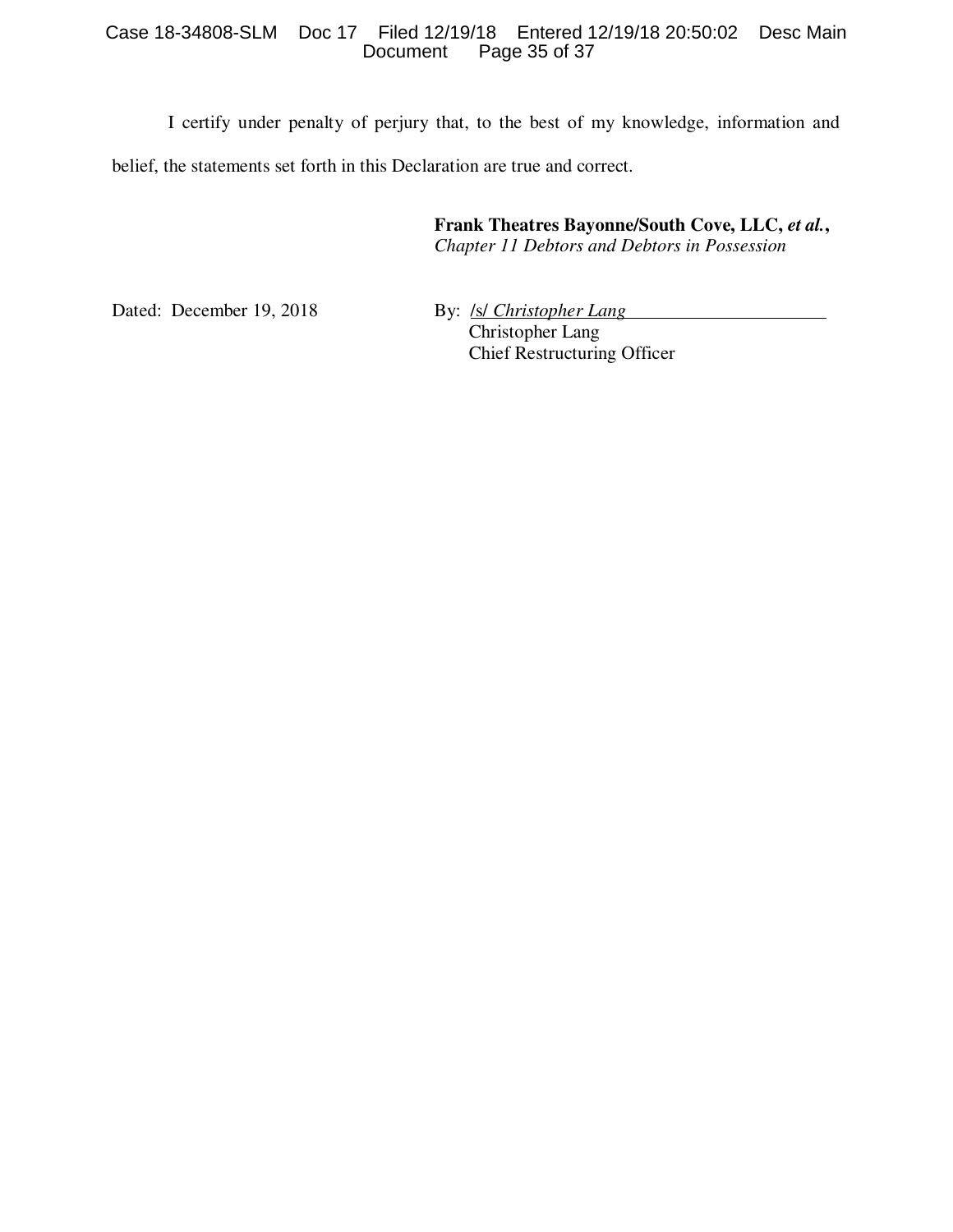# **EXHIBIT A**